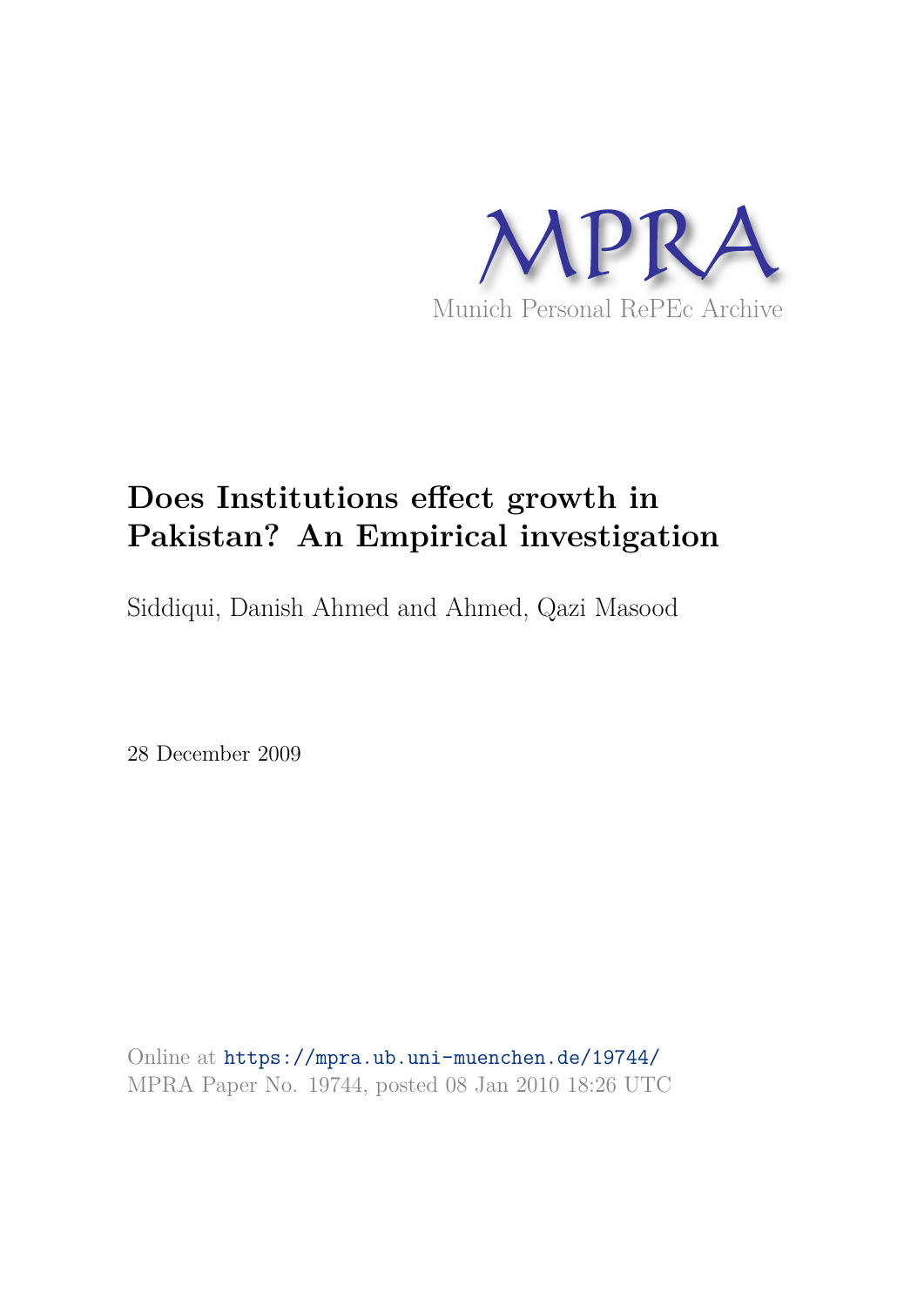# **Does Institutions effect growth in Pakistan? An Empirical investigation**

#### *Danish Ahmed Siddiqui1 Qazi Masood Ahmed2*

#### **Abstract**

*This paper presents an index of institutionalized social technologies for Pakistan, covering its two main dimensions namely Risk reducing technologies and Anti Rent seeking technologies and in turn covers several social, institutional, political and economic aspects. It is also analyzed empirically whether the overall index as well as sub-indexes constructed to measure the single dimensions affects economic growth. The results show that over all, institutions promote growth in long run for Pakistan. . Therefore for a policy implication, success of any policy could be influenced by the soundness of institutions.*

#### **1. Introduction**

<u>.</u>

Despite of the fact the role of institutions in shaping economic history has given significant importance but the empirical literature focusing on the concept of institutions is not adequate in social sciences **<sup>3</sup>** . The contributors to the voluminous descriptive literature on institutions are, Olson (1982), Baumol (1990), North (1990). They defines institutions as the rules of the game in a society or, more formally, "the humanly devised constraints that shape human interaction". These rules of the game can be in the form of formal institutions like laws and regulations or informal ones which assimilated to culture or social capital (Tabellini 2005, Putnam 1993). Some institutions lowers transaction cost thereby result in innovation and productivity whereas other institutional features impedes information flow, raising information costs and eroding the gains from information, and limits the entrepreneurial activity. Examples of the institutions that stunt economic growth include government, police,

<sup>1</sup> *Research Scholar and PhD Candidate, Department of Economics, University of Karachi.*  [daanish79@hotmail.com](mailto:daanish79@hotmail.com)*. Ph. 923333485884*

<sup>2</sup> *Associate Professor and Director Research, Institute of Business Administration, Karachi.*  [qmasood@iba.edu.pk](mailto:qmasood@iba.edu.pk)*. Ph. 923002352239*

<sup>&</sup>lt;sup>3</sup> For detail survey of varied meanings of institutions in political science, see Hall and Taylor (1994) or Powell and DiMaggio (1991) for sociological perspective.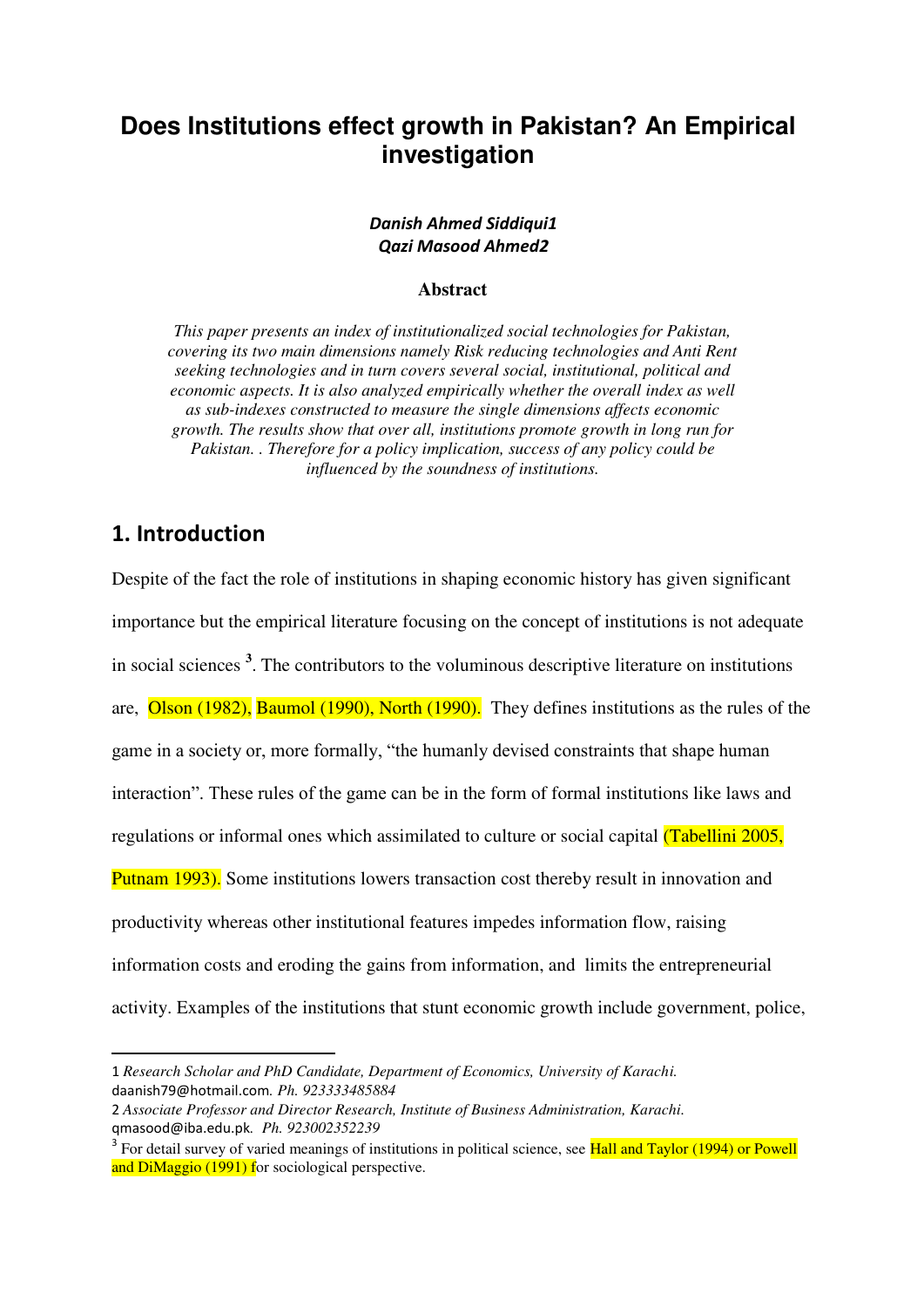court corruption, excessive taxation and regulation, unstable inconsistent monetary and fiscal policy. (Frye and Shleifer, 1997; Johnson, McMillan, Woodruff, 1999, 2000; Gwartney, Holcombe and Lawson, 1998, 1999; Johnson, Kaufmann, Zoido-Lobaton, 1998; Shleifer and Vishney, 1993, 1994; Soto, 1989, 2000).

The relationship between economic performance and the quality of domestic institutions has emerged recently as a major subject of interest. The literature shows that the higher the quality of domestic institutions the better the effects on the Human development and growth of a country. The causality between institutions and economic performance is also important issue and studies shows better institutions leads to a higher income rather than causation being in the opposite direction. However most of the empirical evidence about the relationship between institutions and growth are based on cross-sectional and cross-country analysis. Quite apart from general methodological flaws relating to model specification and econometric procedure, there are two fundamental limitations that make results from any cross-country study on the subject rather dubious. First, cross-country regression analysis is based on the implicit assumption of "homogeneity" in the observed relationship across countries. This is very restrictive assumption. Secondly, given vast difference among countries with respect to nature and quality of data, cross-country comparison is fraught with danger. These considerations point a need for undertaking econometric analysis of individual countries over time in order to build a sound empirical foundation for informing the policy debate. Furthermore, no attempt to our knowledge has yet been made in this direction for Pakistan. This paper tries to contribute to the literature in examining the effects of several dimensions of institutions on growth empirically for Pakistan. Since many of these dimensions are highly correlated, it is impossible to include them all individually in one regression. Therefore, the paper develops an index covering its most important aspects. To measure these dimensions, 12 variables have been combined to two subindexes using an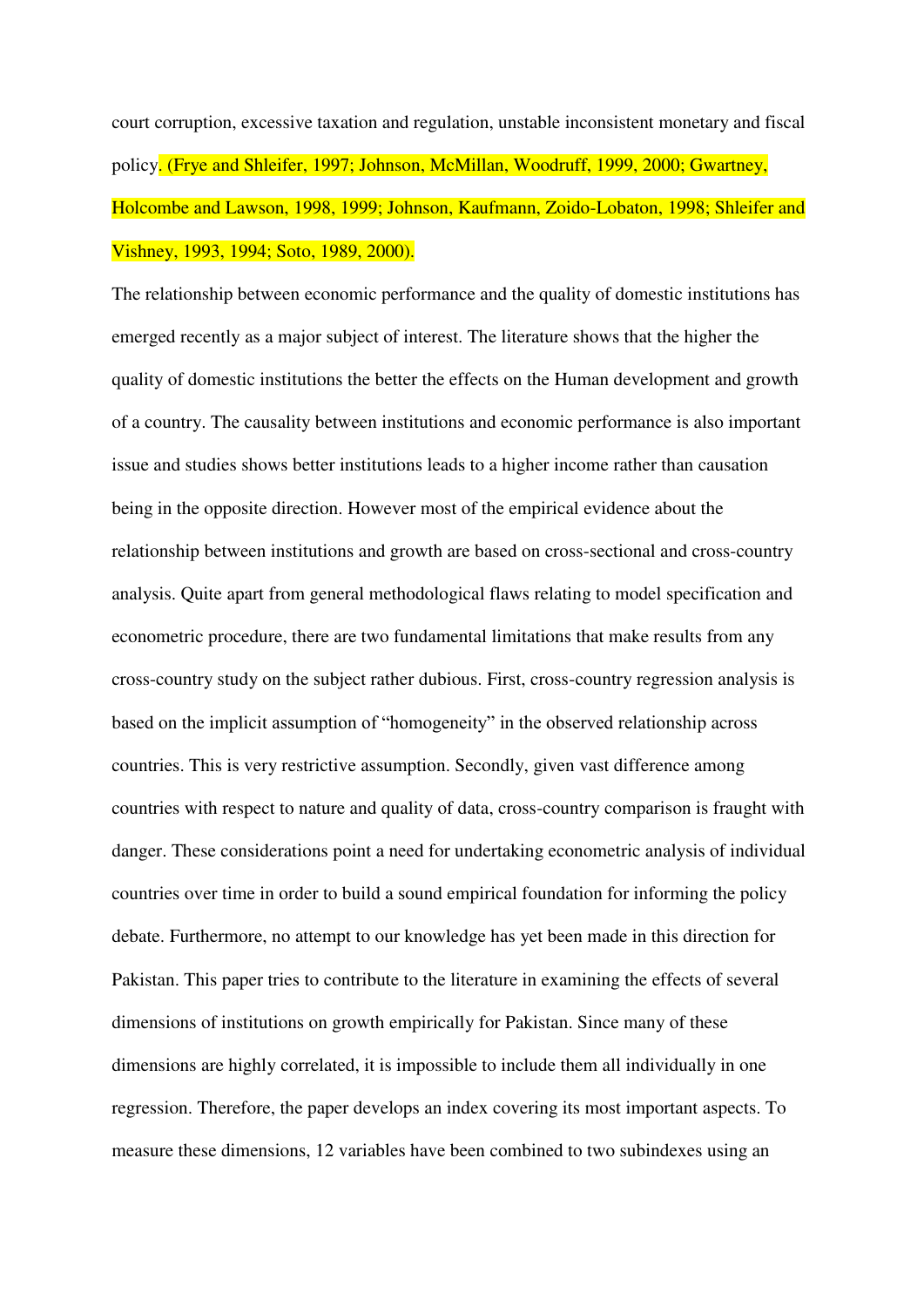objective statistical method. The sub-indexes are in turn aggregated into one single index of institutions. Several other studies attempted to aggregate institutions but this aggregation is based on the institutions' relative importance in economic performance as their authors' sees it, this clearly lacks proper theoretical bases. In this study we tried to aggregate variables to judge Pakistan's institutional quality in a proper theoretical framework.

We take our queue from theoretical framework set by Douglass North (1981, pp. 20-27). Who on explaining the roles of institutions, proposes two theories, a "Contract theory" of the state and a "Predatory theory" of the state. Accordingly, in this study, we attempted to explore these roles through the notion of institutionalized social technologies. The term ―social technologies‖ involve patterned human interaction rather than physical engineering, also has been put forth by (North and Wallis 1994; Boserup 1996 and Day and Walter 1987). Nelson and Sampat (2001) proposed, not all social technologies are institutions, but rather only those that have become a standard and expected thing to do, given the objectives and the setting. Institutionalized social technologies define low transaction cost ways of doing things that involve human interaction. Hence in effectively institutionalized social technologies, individuals capture the social returns to their actions as private returns **North and Thomas** (1973). It protects the output of individual productive units from diversion and also resolves the problem of asymmetric information as it develop mutual trust among agents. Whereas ineffective institutionalized social technology will not only increase the risk but also divert economic agents from innovative activities to seeking rents. Accordingly Our index of institutionalized social technologies is divided into Risk reducing technologies and Anti Rent seeking technologies.

Paper is organized as follows section 1 introduction, section 2 covers review of literature, section 3 covers methodology and rational for index, section 4 Empirical estimates, Section 5 Analysis and Results and Section 6 gives conclusions and recommendations.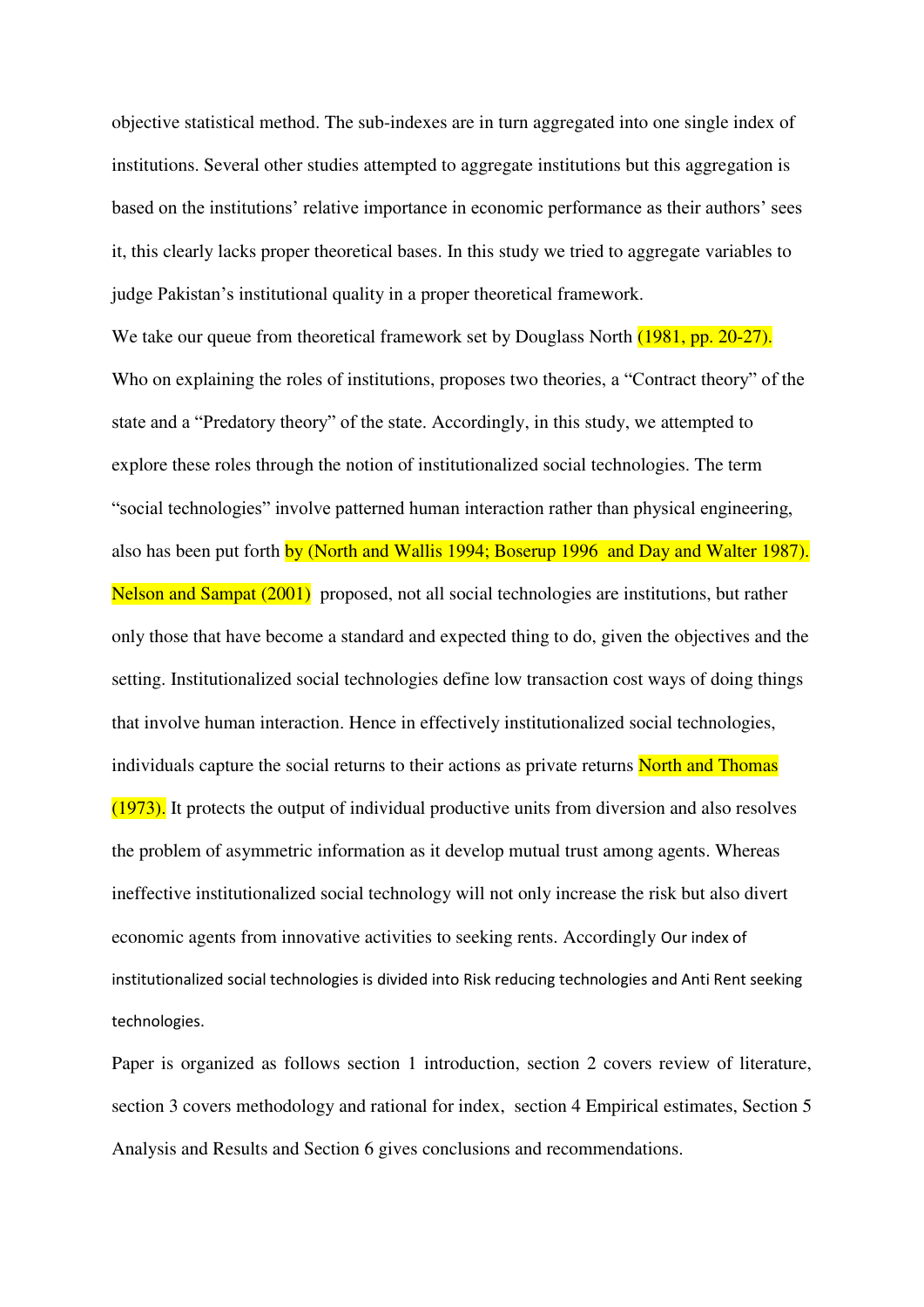## **2. Review of Literature**

The Contract theory literature, starting with Coase (1937, 1960) and Williamson (1975, 1985), links the efficiency of organizations and societies to what type of contracts can be written and enforced, and thus underscores the importance of contracting *institutions* (see also Grossman and Hart 1986; Hart and Moore 1990; and Hart 1995). In contrast, other authors advocating predatory theory, emphasize the importance of private property rights, especially their protection against expropriation (see, among others, Jones, 1981; De Long and Shleifer, 1993, or Olson 2000). Concept of institutions as social technologies is consonant with the notion that institutions are "the rules of the game". Nelson and Sampat (2001) proposed that particular social technologies become institutionalized through different mechanisms and are sustained through different structures. **Pelikan (2003)**, Institutionalized social technology are those rule routines(technology) that are imposed by society or government through laws, norms, expectations, governing structures and mechanisms, customary modes of transacting and interacting, and converted into rule constraints. Nelson (2007) point out "Societies clearly have a degree of control over institutions like the formal structure of laws, and formal organizational designs and designated authority relationships". Baumol (1990) pointed out information asymmetry through rent seeking or organized crime is curbed through strong institutions--so only venue left for competition and dominance is through innovation. Hence in the setting of effective enforcement, these asymmetries will lead to innovation as the only venue left to earn information rents.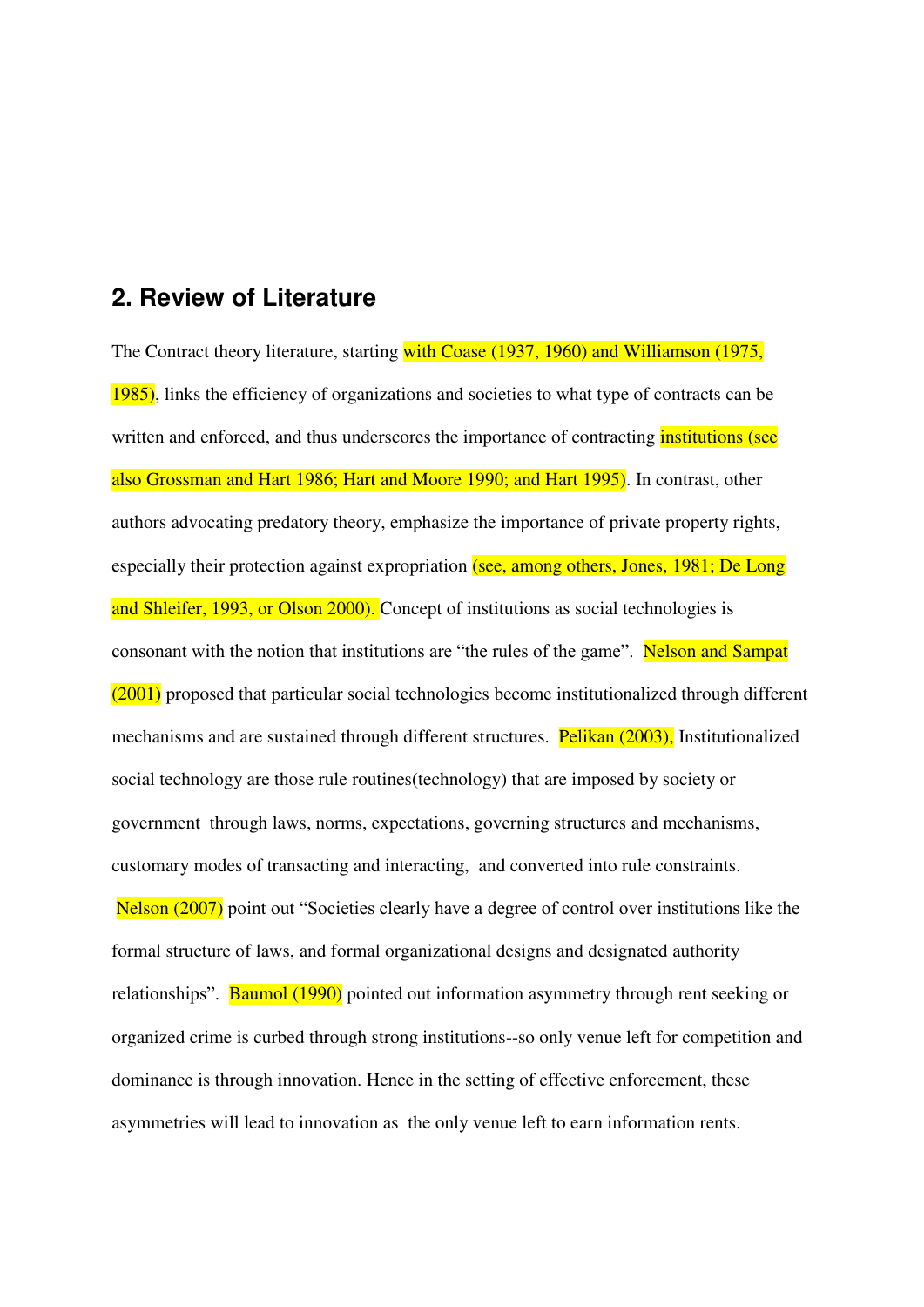First component in our index of institutional technologies is Risk reducing technologies. Increased risk divert resources from productive activities to protecting there rights. Hall  $\&$ Jones (1999) showed quantitatively, how important these effects are. Productive activities are vulnerable to predation. As they put it, Social control of diversion has two benefits. First, in a society free of diversion, productive units are rewarded by the full amount of their production, and where there is diversion, on the other hand, it acts like a tax on output. Second, where social control of diversion is effective, individual units do not need to invest resources in avoiding diversion. In many cases, social control is much cheaper than private avoidance. Social control act as a threat of punishment, which itself is free and the only resources required are those needed to make this threat credible. In other word social control does not means collectively hiring guards by society proves to be cheaper. Magee, Brock and Young (1989) and Murphy Shleifer and Vishny (1991) explain how inadequate controls affect growth.

Second and perhaps more important measure of institutional quality is index of anti-rent seeking technologies. As shown earlier, the rent-seeking (behaviour) refers to "the socially costly pursuit of wealth transfers" (Tollison, 1997). In other words, rent-seeking is manifested when the bottom-line of its social consequences is negative.

Mehlum et al. (2003) explains the notion of destructive creations asserts that it all starts from the breakdown of institutions, generating new opportunities of extracting rents without producing. A vast literature can be found linking entrepreneurship, rent seeking and growth (Murphy, Shleifer and Vishny, 1991; Baumol, 1990, 1993; Acemoglu, 1995; Acemoglu and Verdier, 1998 ).

There is dearth of literature exploring relationship between institution and economic performance. In particular (Acemoglu et al. 2001, 2002, 2005) show that quality of institutions have a more important effect on long term growth than on short term one. **Jalilian**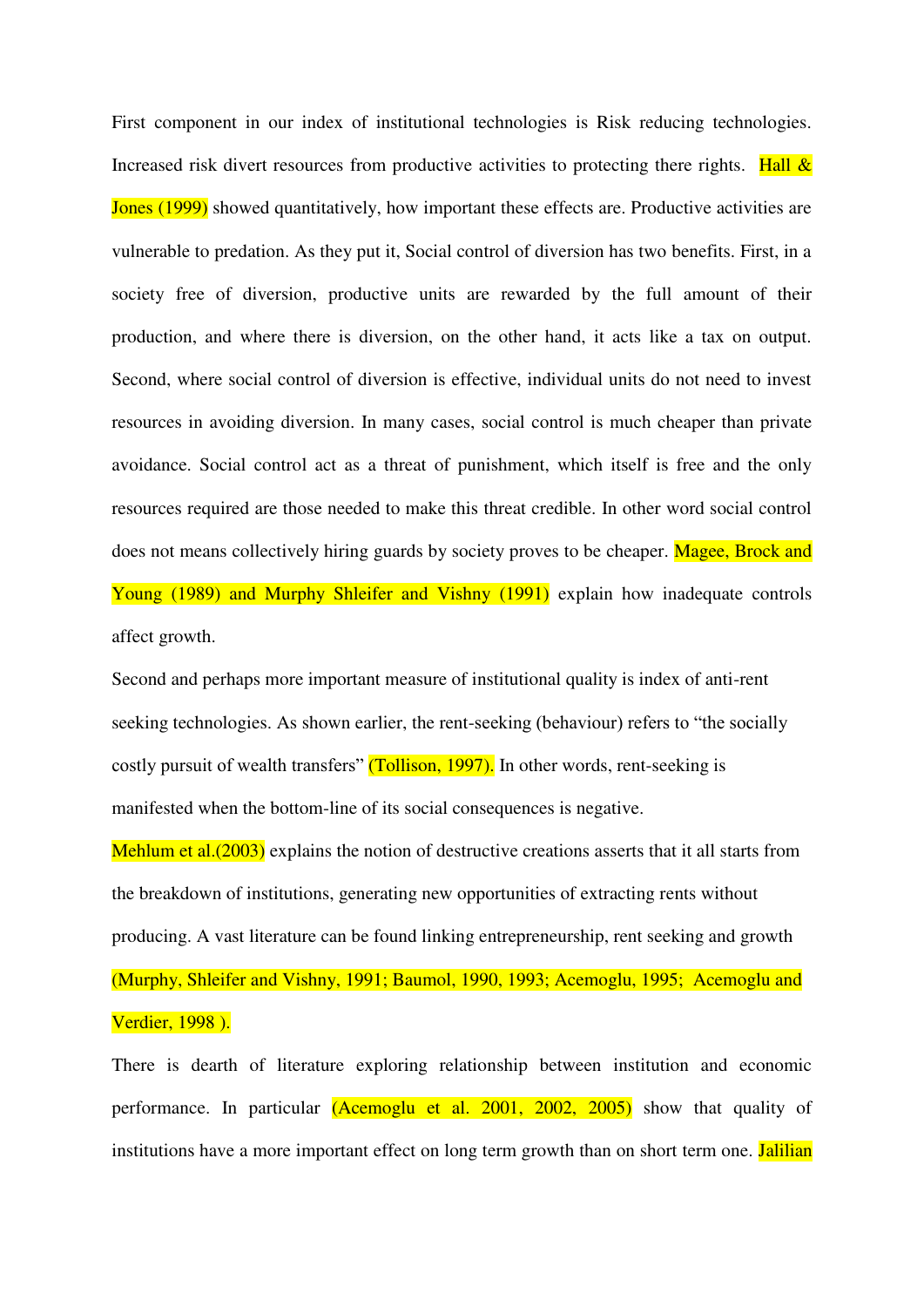et al. (2007) emphasises the role of regulatory institutional capacity in accounting for crosscountry variations in economic growth Méon and Weill (2006) , Olson et al. (1998) find evidence suggesting that institutional factors are strongly related to total factor productivity. As productivity growth is higher in countries with better institutions and quality of governance.

 With regards to causal effect between institutions and economic performance , studies like Acemoglu, Johnson, and Robinson 2000; Olson et al. 1998; Rodrik et al. 2004; Kauffman et al. 2005, p. 38), indicates indicate that a better institutions leads to a higher income rather than causation being in the opposite direction. In particular Kauffman suggests that a one standard deviation improvement in governance institutions leads to a two to threefold difference in income levels in the long run.

Acemogu and Johnson (2005) who attempted to distinguish between anti-rent seeking institutions and risk-reducing institutions, as they termed them as "property rights" and "contracting" institutions respectively. They found strong support for the importance of antirent seeking institutions on economic outcome but In contrast, indicate that the role of risk reducing institutions is more limited. The reason they give to this fact is, in absence of formal risk reducing institutions – contracting institutions, the gap is filled by private alternative institutional arrangement. Like in earlier times when formal institutions of courts and police don't exist or ineffective, people then resort to dwell in groups where contracts are honoured through informal pressure and risk of expulsion from group. Hence their rights are secured in other ways. In contrast, protection from rent seeking behaviour relates to the relationship between the state and the citizens. When the state have major problems of corruption, inefficiency or no checks on the state, on politicians, and on elites, individuals don't have a level playing fields and adds to uncertainty. In this case, they are also unable to enter into private arrangements to circumvent these problems. In regional context, Fernandes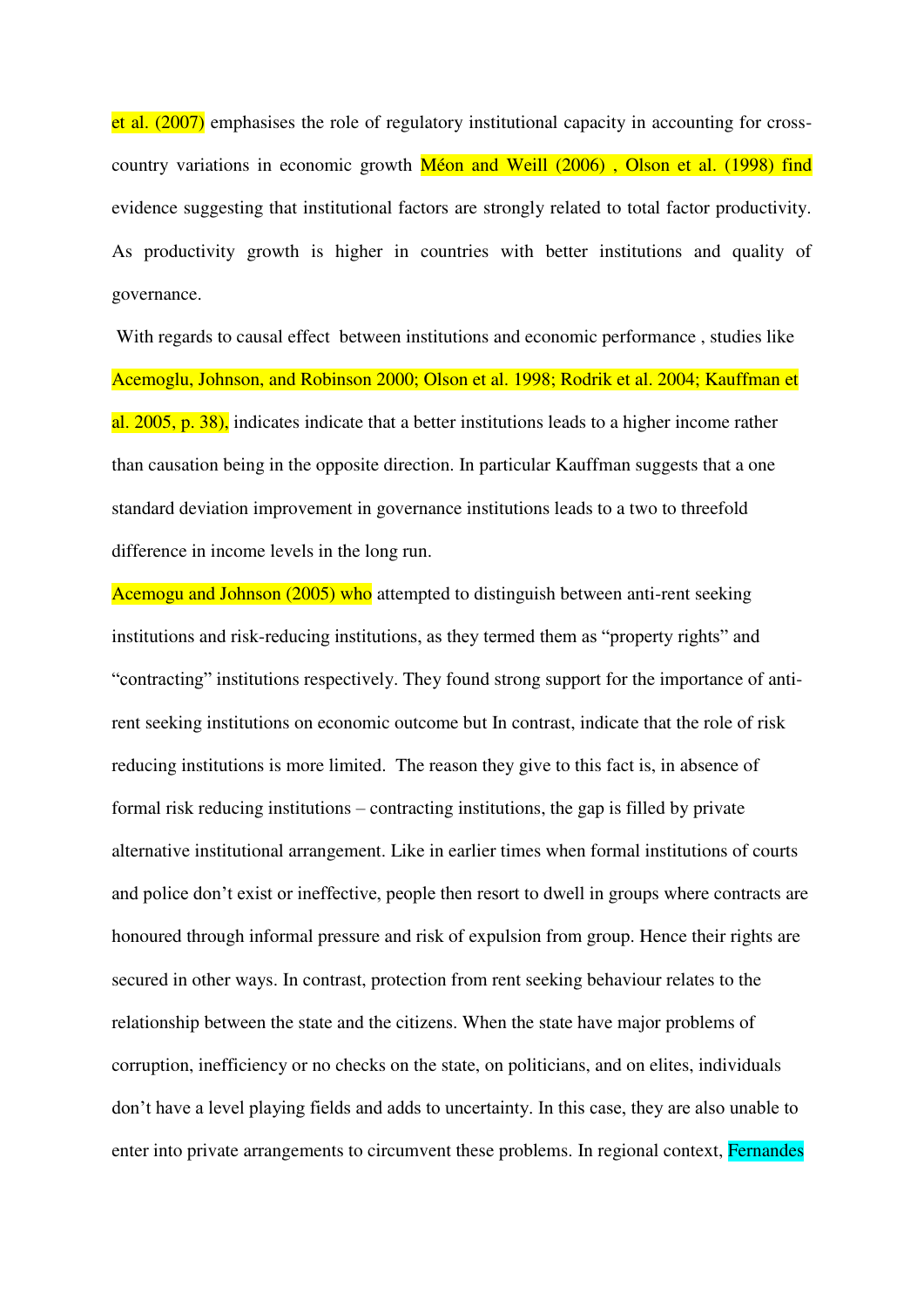and Kraay (2007) employing firm level data found the similar evidence that firms in the South Asian countries are able to circumvent failures in formal "contracting institutions", by resorting frequently to informal channels such as belonging to a business association. Some studies find that the quality of governance and institutions is important in explaining the rates of investment, as they suggested they effect economic performance through improving the climate for capital creation *(Kirkpatrick, Parker, & Zhang 2006; World Bank,* 2003). Other studies reiterated institutional roles in improving international capital flows in particular FDI (Reisen and De Soto 2001; Smarzynska and Wei 2000). And portfolio investment Gelos and Wei (2002)

A number of studies have made attempts to examine institutions in Pakistan as well in south Asian region. Mahbub ul Haq Human Development Centre (1999), Ahmed (2001) illustrated that institutions appears to be a significant problem in South Asia. Specially in Pakistan, institutional decay has led to poor

governance, which has resulted in *ad hoc* policy-making. Instability and unpredictability has discouraged long-term investment and encouraged lobbying, corruption, and misuse of power, resulting in frustration and dysfunctional behaviour [For details, see DRI/McGraw-Hill (1998)]. [Hussain (1999)]. Asserts weak institutions have been used by èlite to extract rents in Pakistan. Institutional impact on poverty is explored in Pakistan (1999), Hassan (2002) Haq and Zia (2009), which shows institutions are negatively and significantly correlated with poverty, hence weak institutions to increase in poverty in Pakistan. However in contrast to the popular notion, Studies like **Shafique and Haq (2006)** based on world bank's governance indicators, find weak institutions do improve welfare of the society but it has negative influence on GDP growth rate. At another place, Fernandes and Kraay (2007) and Easterly (2003) in a study suggest that Pakistan have per capita incomes that are considerably higher than their very weak institutional performance would suggest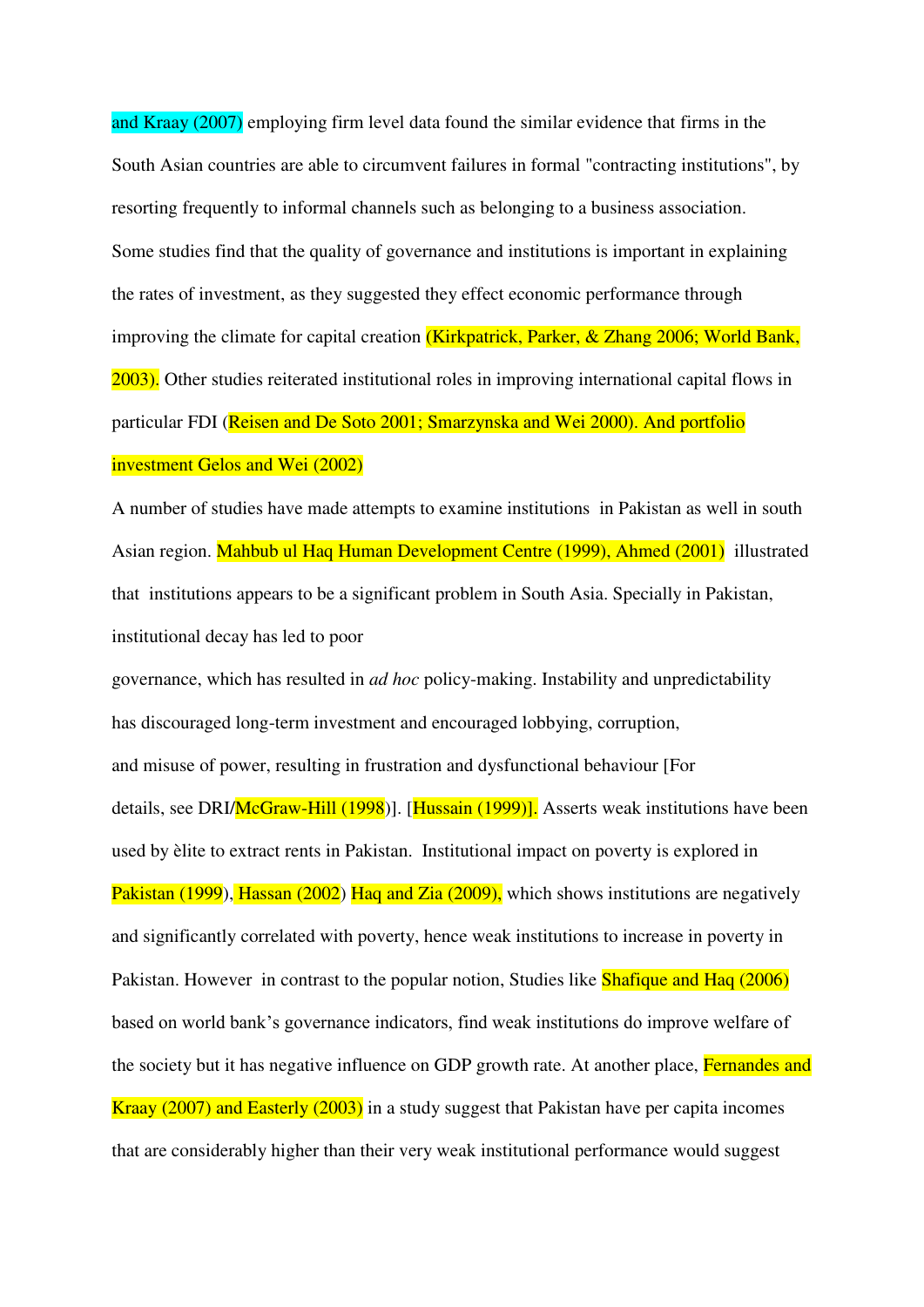based on average cross-country relationships. The similar assessment in the context of political institutions in made by  $SPDC (2000)$ , which shows that while governments under authoritarian rule in Pakistan were good for economic growth, they were not necessarily as successful in improving human endowment. Authoritarian rule normally associated of weak institutions whereas vice versa for democracy.

# **3. Methodology and Rational of index.**

In this section we focus on index description, data sources, Normalization procedure and lastly weighting and aggregation methodology.

#### **3.1 Description of Indices**

In this section we define the computation of the following indices.

#### **Index of institutionalized Social Technologies (sci)**

Technologies consist of those factors that increase efficiency and productivity. This index measures technologies that are bundle of information that consists of routines and processes imposed by society, which creates positive rents in the economy. These rents are pareto improving and results in Schumpeterian creative destruction, whereas improperly enforced institutional technology creates negative rents doesn't result in increasing return to scale at economy level, but results in mere redistribution of wealth within the economy creating inequality. This is an aggregate cross national index that encompasses the impact of all institutional performance indicators and comprises of Index of Risk Reducing Technologies and the Index of Anti Rent seeking Technologies. (See Table 1).

**Components of Index of Institutionalized Social Technology (IIST) A Ri Index of Anti Rent Seeking Technology 0.5** 1 RiB Bureaucracy Quality **1 RiB** 8.18 2 RicC Corruption 2 and 2 Ricc Corruption 2 and 2 and 2 and 2 and 2 and 2 and 2 and 2 and 2 and 2 and 2 and 2 and 2 and 2 and 2 and 2 and 2 and 2 and 2 and 2 and 2 and 2 and 2 and 2 and 2 and 2 and 2 and 2 and 2 and 2 and 3 RpA Democratic Accountability 0.16 4 RpP1 executive recruitment 0.15

**Table 1**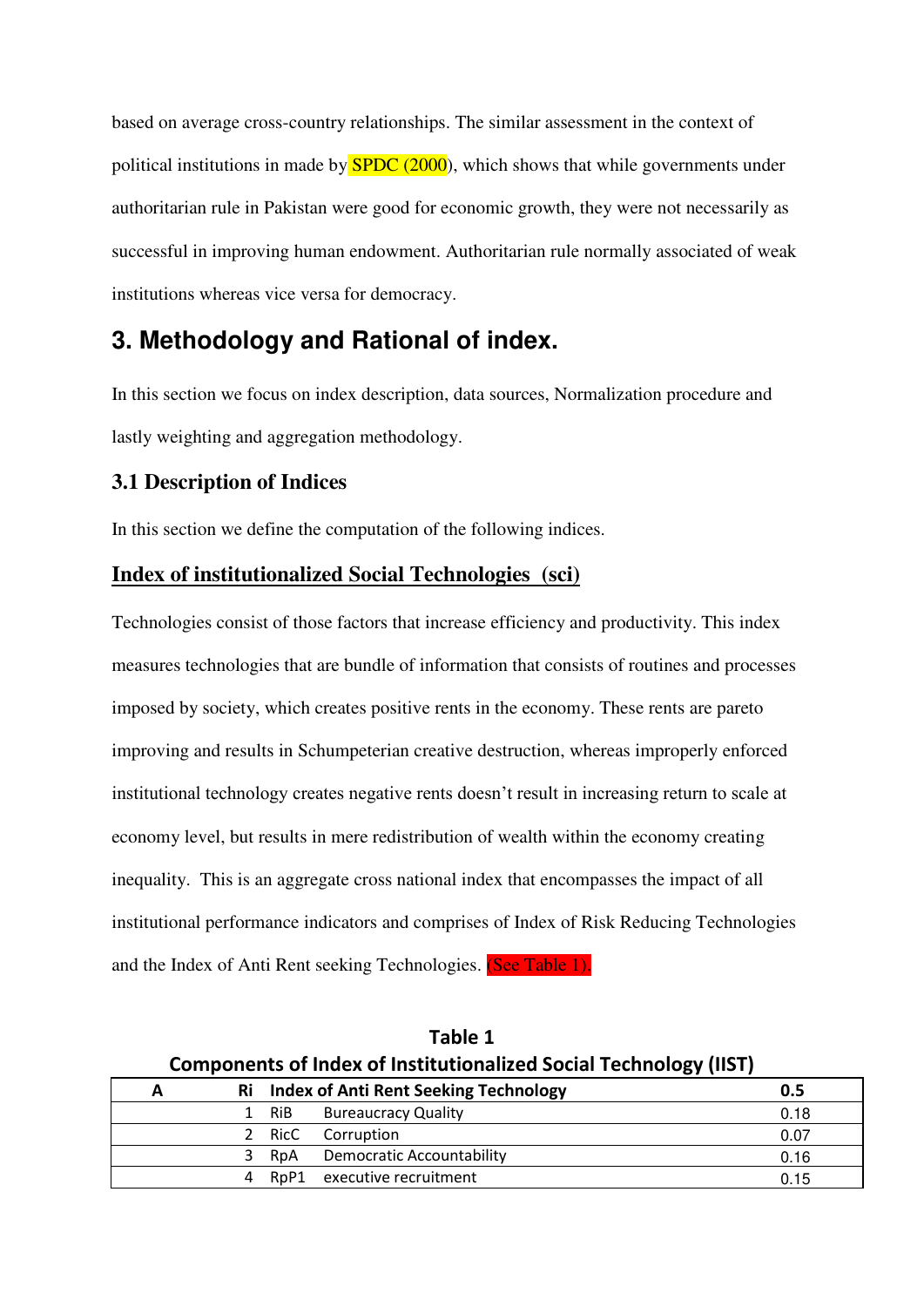| 5.                                       | RpP2              | political compitetion                                       | 0.16 |  |  |  |  |
|------------------------------------------|-------------------|-------------------------------------------------------------|------|--|--|--|--|
| 6                                        | <b>RpR</b>        | political rights                                            | 0.11 |  |  |  |  |
|                                          | RpV               | civil liberties                                             | 0.17 |  |  |  |  |
| B<br>Sii                                 |                   | <b>Index of Risk Reducing Technologies</b>                  | 0.5  |  |  |  |  |
|                                          | SicC <sub>1</sub> | <b>Investment Profile</b>                                   | 0.26 |  |  |  |  |
| 2                                        | SilL1             | Law and Order                                               | 0.17 |  |  |  |  |
|                                          |                   | Torture, Extrajudicial Killing, Political Imprisonment, and |      |  |  |  |  |
|                                          | 3 SilL2           | Disappearance indicators                                    | 0.16 |  |  |  |  |
| 4                                        | SisG              | <b>Government Stability</b>                                 | 0.23 |  |  |  |  |
| 5                                        | <b>SisB</b>       | executive constraints                                       | 0.18 |  |  |  |  |
| 1 Index of Dick reducing Technologies (S |                   |                                                             |      |  |  |  |  |

#### **1. Index of Risk reducing Technologies (Sii)**

First component of institutionalized social technology is called risk reducing technology. It measures institutional arrangements that reduce transactional risk. Risk is an important component of business decisions which requires long term transactions, which require transactional trust. Well enforced Risk reducing technologies strengthen this transactional trust. The absence of transactional trust advantages individuals who can overcome the resulting institutional deficiencies. For example, a biased or ineffective justice system makes property rights insecure for all except those who have power to secure it privately. As a result returns to investment for those people would be considerably more than the rest who bears higher risk due to insecurity. As a result it will divert individuals and businesses from innovative activities to become predictive rent seekers.

Moreover increased risk diverts resources from productive activities to protecting their rights. As a result it lowers productivity. Rephrasing a bookish example, if a farm cannot be protected from theft, then thievery will be an attractive alternative to farming. A fraction of the labor force will be employed as thieves, making no contribution to output. Farmers will spend more of their time and resources protecting their farms from thieves like they must hire guards and put up fences and consequently grow fewer crops from available resources. In short Risk Reducing technology removes information asymmetry, creates mutual trust and hence decreases the risk of creating long term business relationships. This intern increase productivity and growth.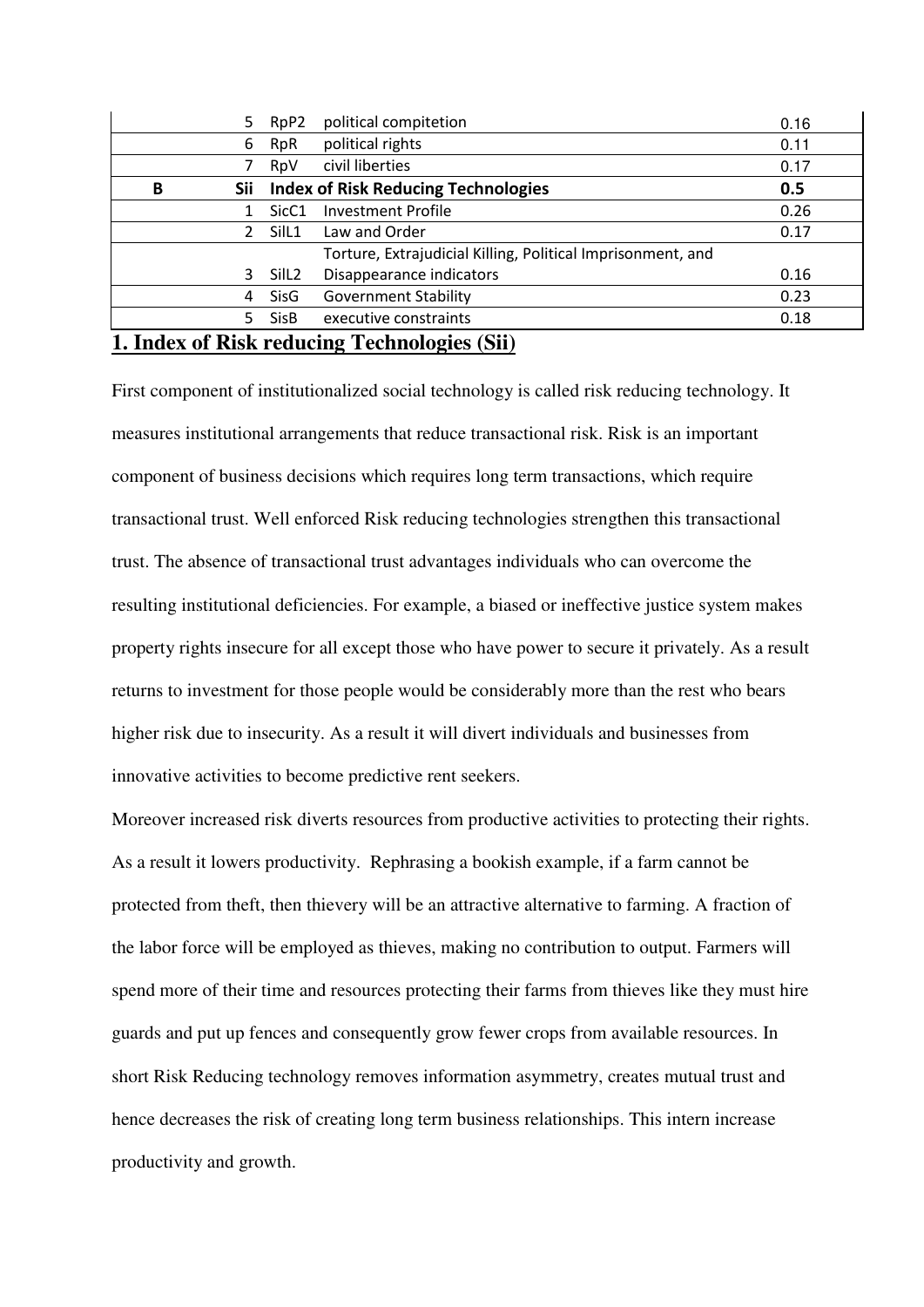Index of risk reducing technologies is aggregate form of following variables

1) Investment profile majoring Contract Viability/Expropriation, Profits Repatriation, Payment Delays 2) Law and Order 3) Torture, Extrajudicial Killing, Political Imprisonment, and Disappearance indicators 4) Government Stability and 5) executive constraints. There weights in risk reducing technology index are 26%, 17%, 16%, 23%, and 18% respectively.

#### **2. Index of Anti-Rent seeking Technologies (Ri)**

Predatory rents can be gained through weak institutionalization of risk reducing technologies as explained earlier. However this component exclusively focuses on those rents seeking opportunities that arise due to loopholes in ineffective or week institutions. Rent-seeking is defined as a situation in which an individual or firm makes money by manipulating economic environment rather than by profit making through innovation. Gaps in institutions create rents for controlling agents betting them higher return then though innovation hence society moves from innovative to rent seeking activities. Rent extraction is a strategic substitute for productive activities as improved opportunities of rent extraction leads to higher profits to parasites on the expense of the producers, in short run it will hampers productive investments but in the longer run the profit differential induces a reallocation of entrepreneurs away from production. As production declines and congestion among parasites sets in, both parasites and producers lose profits Usher (1987). In other words while more efficient producers raise income both for producers and parasites, more efficient parasites lower the income for both. In short rent seeking does produce rents for predicators but there impact in economy is zero or negative, since resources are not used in increasing the size of the economic pie, but diverted to snatching the bigger piece from others. Specifically, this index focuses on technologies which helps eliminate three kinds of rent. Accordingly it is subdivided into the following components. 1) Bureaucracy Quality 2) Corruption 3) Democratic Accountability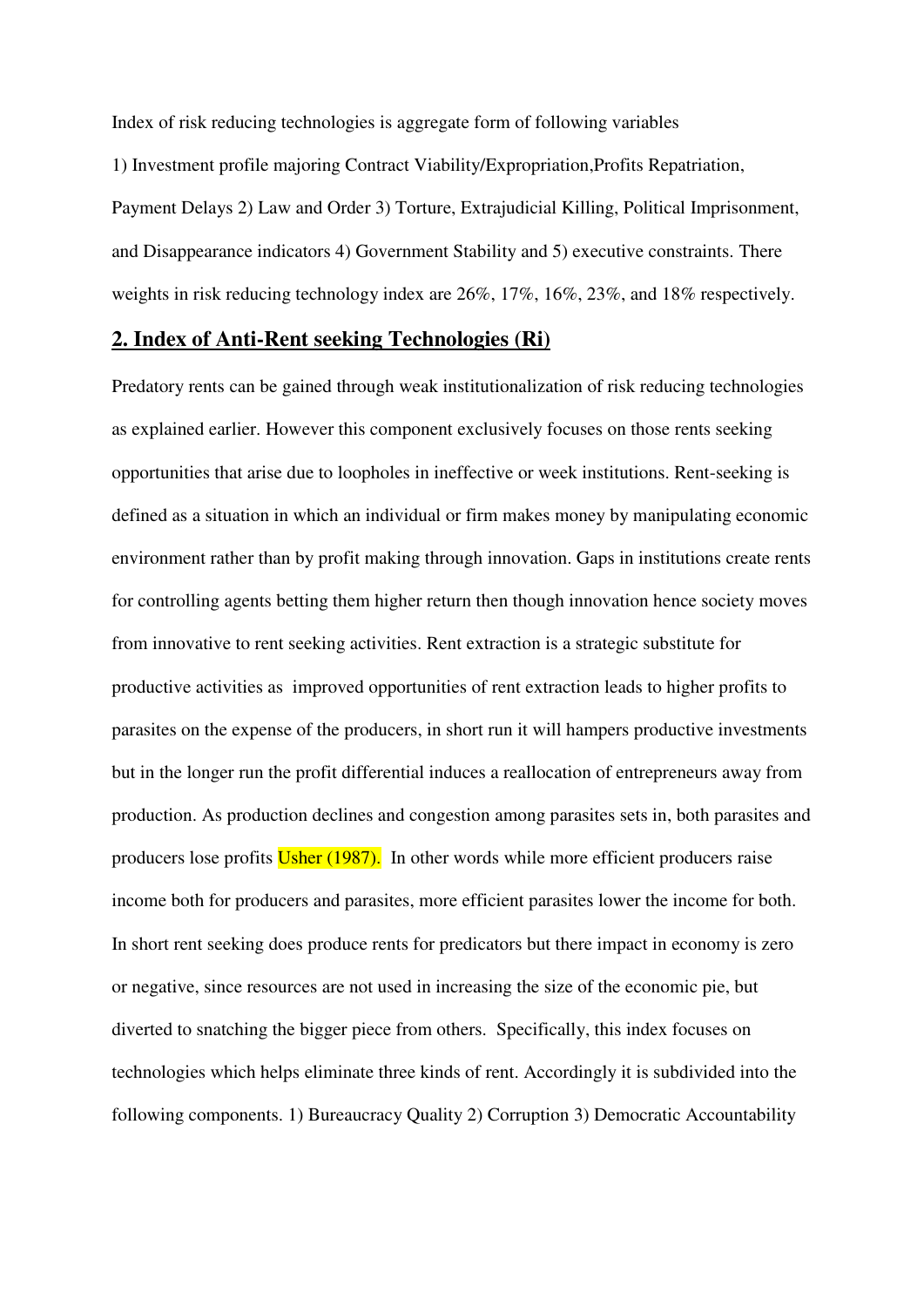4) executive recruitment 5) Political competition 6) Political rights and 7) civil liberties. Their weights in Index are 18%, 7%, 16%, 15%, 16%, 11%, 17% respectively. Description of index of institutionalized social technology and its subcomponents are provided in table 1.

#### **3.2 Data Sources and Description**

Variables used in construction of indices are taken from various data sources. Most prominent is Political risk service's international country risk guide. Since January 1984, the ICRG has been compiling economic, financial, political and composite risk ratings for 90 countries on a monthly basis. The ICRG rating system comprises 22 variables, representing three major components of country risk, namely economic, financial and political. We included 6 variables mostly measuring political risk in creation of our index. As this data is on monthly basis, we use 12 month average to convert to annual frequency. Three variables of political nature is taken from POLITY 4 project managed by Center for Systemic Peace. Its data is of annual frequency available since 1975 and has become the most widely used data resource for studying regime change and the effects of regime authority. Data of political rights and civil liberties are taken from Freedom of the world index, published by Freedom house published annually since 1955. The variable of Torture, Extrajudicial Killing, Political Imprisonment, and Disappearance indicators is taken from Physical integrity index composed by Cingranelli-Richards (CIRI) Human Rights Dataset containing human rights data for 195 countries, annually from 1981. Description of variables used in index are included in table 2 whereas their details are given in **Appendix 1.**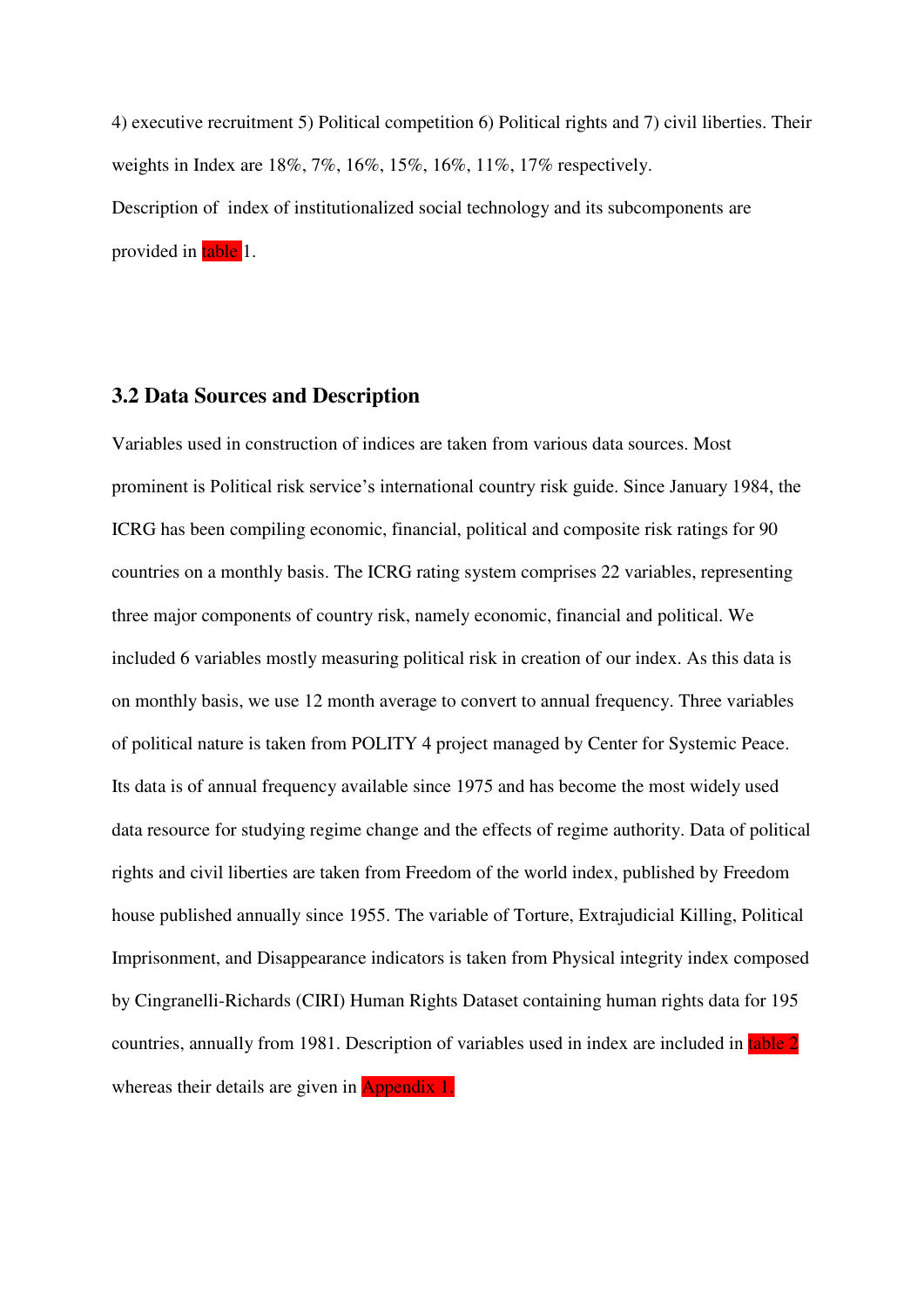**Table 2 Index Composition and Data description** 

|                    |                   |                      | <b>Theoretical</b> |                                                           |                           |
|--------------------|-------------------|----------------------|--------------------|-----------------------------------------------------------|---------------------------|
| Name               | Abbreviation      | <b>Parent index</b>  | Ranges             | <b>Source</b>                                             | <b>Type</b>               |
| <b>Bureaucracy</b> |                   |                      |                    |                                                           |                           |
| Quality            | <b>RiB</b>        |                      | $1 - 4 +$          | <b>International Country Risk</b>                         | <b>Expert assessments</b> |
| Corruption         | <b>RicC</b>       |                      | $1 - 6 +$          | Guide(ICRG) - Political Risk                              | subject to peer review at |
| Democratic         |                   |                      |                    | Services(PRS), Newyork                                    | the topic and regional    |
| Accountability     | RpA               | <b>Index of Anti</b> | $1-6+$             | <www.prsgroup.com></www.prsgroup.com>                     | levels                    |
| executive          |                   | <b>Rent Seeking</b>  |                    | Marshall Monty G., Jaggers Keith."                        |                           |
| recruitment        | RpP1              | Technology ri        | $1 - 8 - +$        | POLITY IV PROJECT", Center for                            |                           |
| political          |                   |                      |                    | Systemic Peace,                                           |                           |
| competition        | RpP <sub>2</sub>  |                      | $1 - 10 - +$       | <www.systemicpeace.org polity=""></www.systemicpeace.org> |                           |
| political rights   | <b>RpR</b>        |                      | $1 - 7 -$          | Freedom in the World (various editions)                   |                           |
|                    |                   |                      |                    | Freedom House.New York                                    |                           |
| civil liberties    | RpV               |                      | $1 - 7 -$          | <http: www.freedomhouse=""></http:>                       |                           |
| Investment         |                   |                      |                    |                                                           |                           |
| Profile            | SicC1             |                      | $1 - 12 +$         | <b>International Country Risk</b>                         | Expert assessments        |
| Law and Order      | SilL1             |                      | $1 - 6 +$          | Guide(ICRG) - Political Risk                              | subject to peer review at |
| Governme/nt        |                   |                      |                    | Services(PRS), Newyork                                    | the topic and regional    |
| Stability          | <b>SisG</b>       |                      | $1 - 12 +$         | <www.prsgroup.com></www.prsgroup.com>                     | levels                    |
| Torture,           |                   |                      |                    |                                                           |                           |
| Extrajudicial      |                   | <b>Index of Risk</b> |                    |                                                           |                           |
| Killing, Political |                   | Reducing             |                    | CINGRANELLI DAVID L., RICHARDS                            |                           |
| Imprisonment.      |                   | Technologies-        |                    | DAVID L., THE CIINGRANELLII-                              |                           |
| and                |                   | sii                  |                    | RIICHARDS (CIIRII) HUMAN RIIGHTS                          |                           |
| Disappearance      |                   |                      |                    | <b>DATA PROJECT</b>                                       |                           |
| indicators         | SilL <sub>2</sub> |                      | $0 - 8 - +$        | <http: www.humanrightsdata.org=""></http:>                |                           |
|                    |                   |                      |                    | Marshall Monty G., Jaggers Keith."                        |                           |
|                    |                   |                      |                    | POLITY IV PROJECT".Center for                             |                           |
| executive          |                   |                      |                    | Systemic Peace,                                           |                           |
| constraints        | <b>SisB</b>       |                      | $1 - 7 - +$        | <www.systemicpeace.org polity=""></www.systemicpeace.org> |                           |

#### **3.3 Normalization Procedure**

Because of different measuring scales used in different variables, to include them in index, we use normalization treatment thereby converting each variable to an index with a zero to one scale, where higher values denote more strong institutions. When higher values of the original variable indicate weak institutions (like country ranks), the formula (Vmax-Vi)/(Vmax-Vmin) is used for transformation. Conversely, when higher values indicate strong institutions, the formula (Vi-Vmin)/(Vmax- Vmin) is used. Here Vi=original values, Vmax = Maximum value attained by country in original index, Vmin = Minimum value attained by country in original index. Similar strategy is being employed in creation of various indices notably Gwartney and Lawson (2008), Miller and Holmes (2009) and Schwab and Porter  $(2008)$ . Descriptive statistics of these variable is provides in Table 3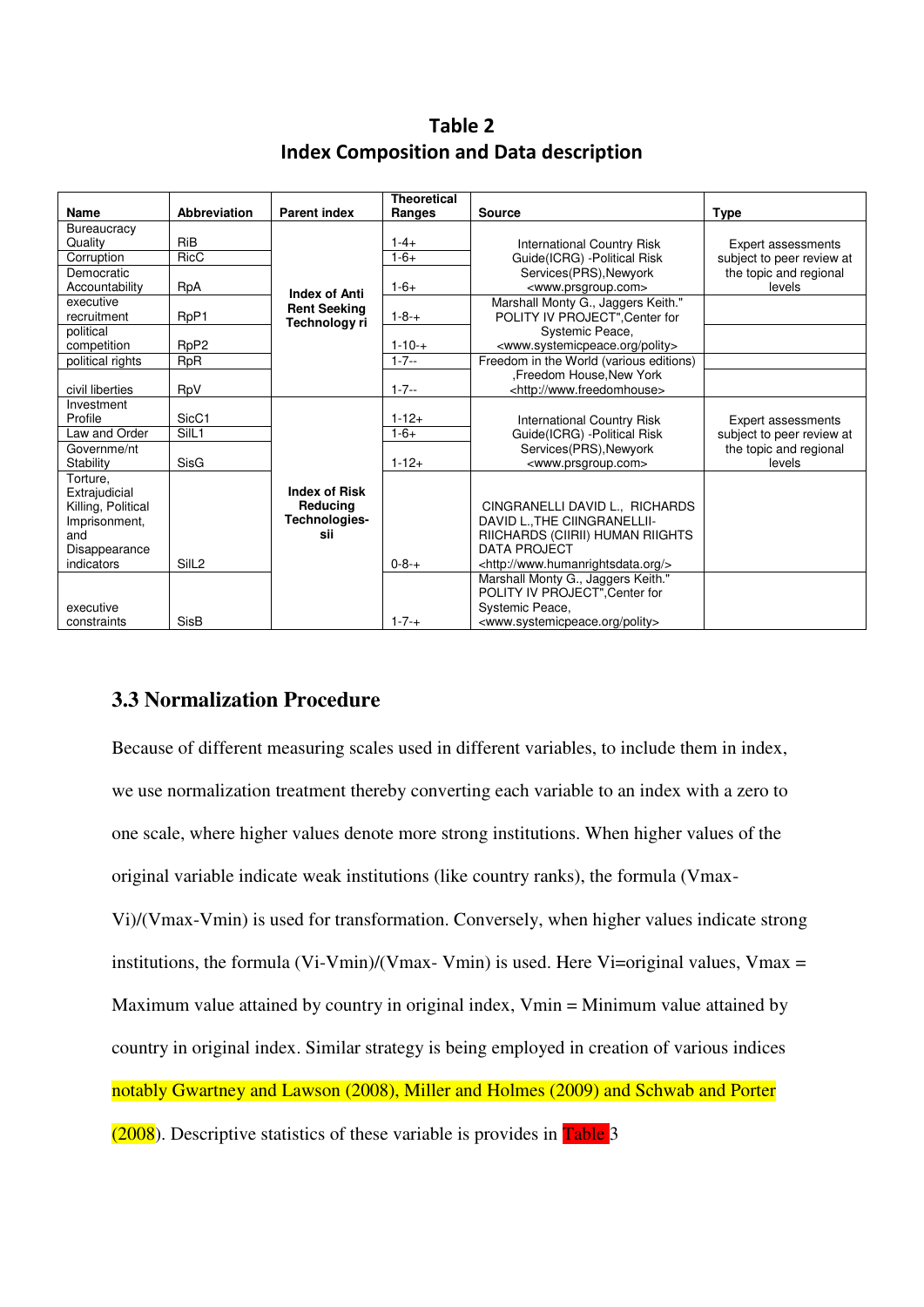| Variables         |         | Std.      |
|-------------------|---------|-----------|
| Abb.              | Mean    | Deviation |
| RiB               | 0.95652 | 0.20851   |
| <b>RicC</b>       | 0.47464 | 0.22074   |
| RpA               | 0.39529 | 0.25862   |
| RpP1              | 0.43478 | 0.43444   |
| RpP2              | 0.55797 | 0.43406   |
| <b>RpR</b>        | 0.58696 | 0.34219   |
| RpV               | 0.10870 | 0.29987   |
| SicC1             | 0.47467 | 0.22523   |
| SilL1             | 0.51742 | 0.26748   |
| SilL <sub>2</sub> | 0.44348 | 0.25553   |
| SisG              | 0.60039 | 0.28968   |
| SisB              | 0.54348 | 0.42999   |

**Table 3 Descriptive Statistics of variables used in index**

#### **3.4 Weighting and Aggregation methodology.**

Principal component analysis is used to determine the weight given to each component in the construction of the index. This procedure partitions the variance of a set of variables and uses it to determine the linear combination—the weights— of these variables that maximizes the variation of the newly constructed principal component. In effect, the newly constructed principal component is the variable that captures the variation of the underlying components most fully. It is an objective method of combining a set of variables into a single variable that best reflects the original data. As **Gwartney and Lawson (2001: 7)** point out, this procedure is particularly appropriate when several sub-components measure different aspects of a principal component. The component weights derived by this procedure are shown in parentheses in Figure 1. The same procedure was also used to derive the weights for the sub indices that are used in the construction of main indices referred in Figure1.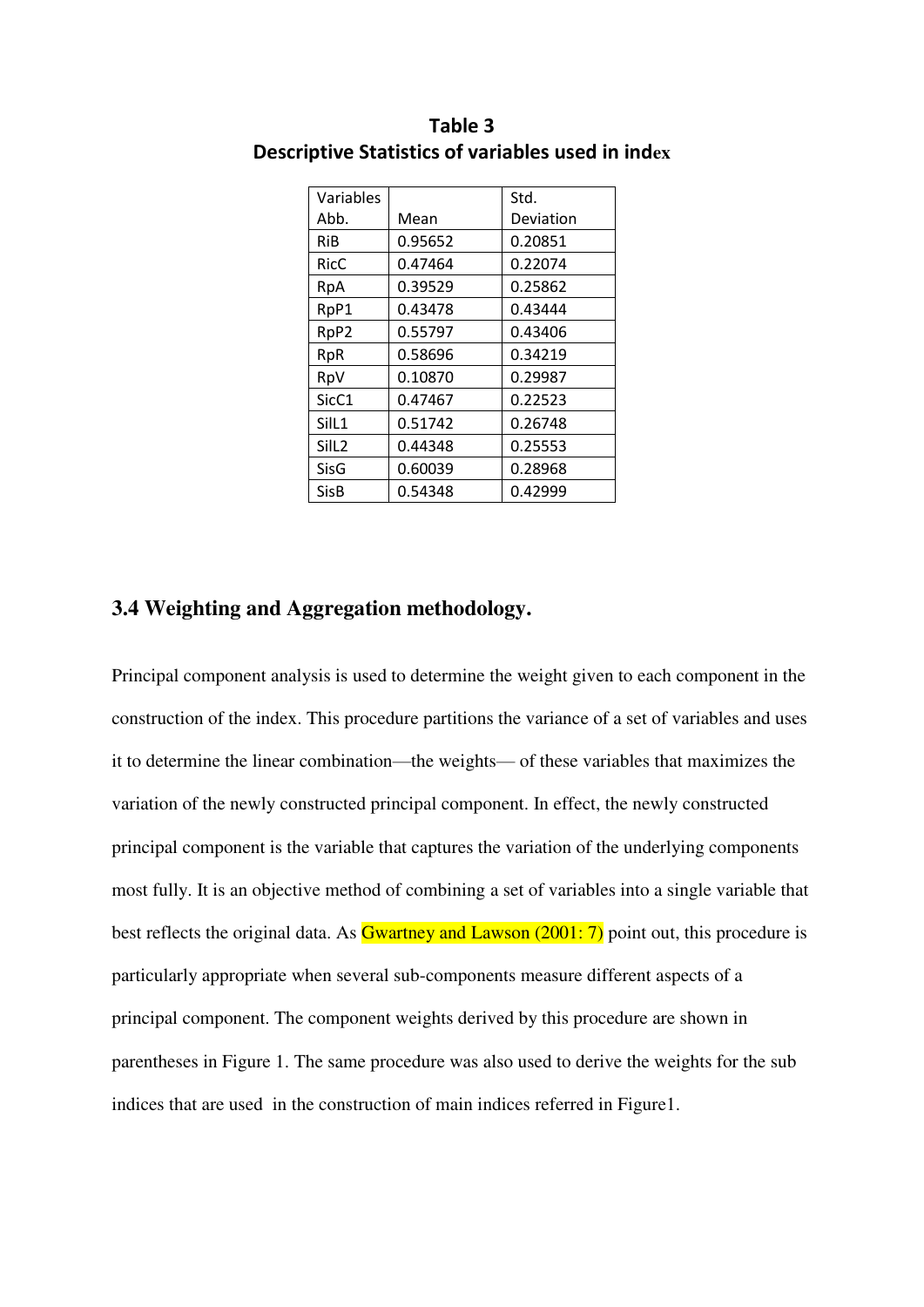More specifically first, principal components analysis is used to extract factors (Manly, 1994). We choose factors that fulfil these considerations: (i) have associated eigenvalues larger than one; (ii) contribute individually to the explanation of overall variance by more than 10%; and (iii) contribute cumulatively to the explanation of the overall variance by more than 60%. Details of extracted factors are provided in table 4. These factors are then rotated in order to minimise the number of individual indicators that have a high loading on the same factor. The idea behind transforming the factorial axes is to obtain a "simpler structure" of the factors. Rotation is a standard step in factor analysis – it changes the factor loadings and hence the interpretation of the factors, while leaving unchanged the analytical solutions obtained *ex-ante* and *ex-post* the rotation. Weights are then calculated through the square of factor loadings after rotation which represents the proportion of the total unit variance of the indicator which is explained by the factor. Similar approach is used by Nicoletti *et al.*, (2000) that is of grouping the individual components with the highest factors loadings into intermediate Factor. These Factors aggregated by assigning a weight to each one of them equal to the proportion of the explained variance in the data set. The components of extracted and rotated factors along with component weights are given in table 5.

**Table 4 Factor Extraction and Rotation based on Principal Component Analysis** 

| S. NO.        |         | Extracted<br>Factors |              | <b>Extraction Sums of Squared Loadings</b> |              | <b>Rotation Sums of Squared Loadings</b> |               |                 |  |
|---------------|---------|----------------------|--------------|--------------------------------------------|--------------|------------------------------------------|---------------|-----------------|--|
|               | Indices |                      |              |                                            |              |                                          |               |                 |  |
|               |         |                      | Eigen values | % of Variance                              | Cumulative % | Eigen values                             | % of Variance | Cumulative<br>% |  |
|               |         |                      | 3.967145474  | 56.67350678                                | 56.67350678  | 3.31815758                               | 47.40225114   | 47.40225114     |  |
|               | Ri      |                      | 1.182852284  | 16.89788977                                | 73.57139654  | 1.384364119                              | 19.77663027   | 67.17888141     |  |
|               |         | 3                    | 0.931173398  | 13.30247712                                | 86.87387366  | 1.378649458                              | 19.69499225   | 86.87387366     |  |
| $\mathcal{P}$ | sii     |                      | 2.608787128  | 52.17574257                                | 52.17574257  | 2.49698881                               | 49.9397762    | 49.9397762      |  |
|               |         |                      | 1.057745676  | 21.15491353                                | 73.33065609  | 1.169543995                              | 23.39087989   | 73.33065609     |  |
| 3             | iist    |                      | 1.448818986  | 72.44094932                                | 72.44094932  |                                          |               |                 |  |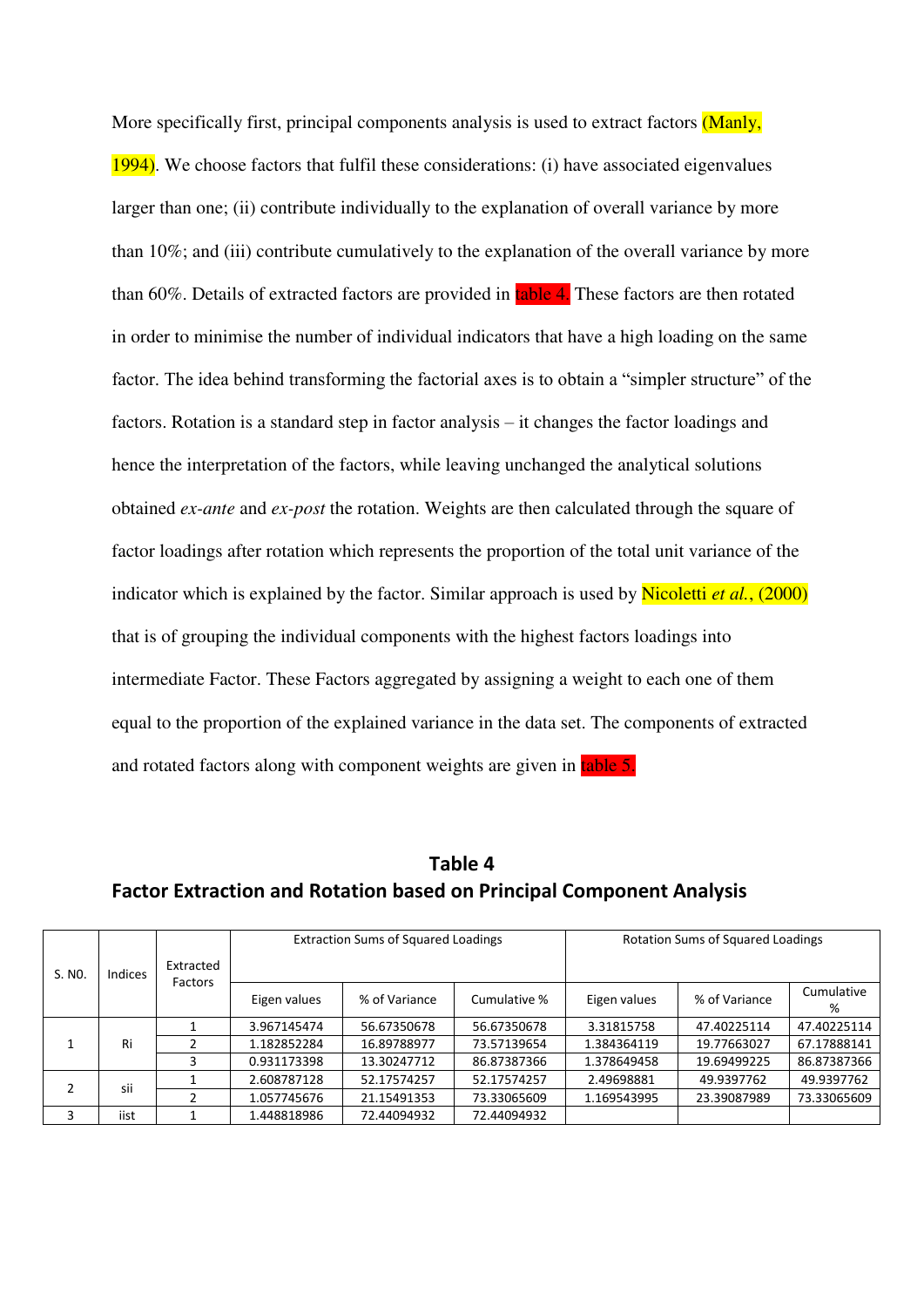**Table 5 Extracted Factor loadings and weights** 

| s.<br>NO.      | <b>Indices</b> | <b>Rotated Factor loadings</b><br><b>Components</b> |              |                |           | <b>Squared Factor loadings</b> |                         |        | <b>Squared Factor loadings</b><br>(Scaled to unity) |                |        | Weights | Weights<br>(Scaled<br>to<br>unity) |
|----------------|----------------|-----------------------------------------------------|--------------|----------------|-----------|--------------------------------|-------------------------|--------|-----------------------------------------------------|----------------|--------|---------|------------------------------------|
|                |                |                                                     | $\mathbf{1}$ | $\overline{2}$ | 3         | 1                              | $\overline{\mathbf{c}}$ | 3      | $\mathbf{1}$                                        | $\overline{2}$ | 3      |         |                                    |
|                |                | <b>RiB</b>                                          | 0.0873       | 0.1153         | 0.9560    | 0.0076                         | 0.0133                  | 0.9140 | 0.0023                                              | 0.0096         | 0.6630 | 0.1503  | 0.18                               |
|                |                | RicC                                                | 0.6012       | $-0.1958$      | 0.5878    | 0.3614                         | 0.0383                  | 0.3455 | 0.1089                                              | 0.0277         | 0.2506 | 0.0568  | 0.07                               |
|                |                | RpA                                                 | 0.9045       | $-0.2039$      | 0.0882    | 0.8181                         | 0.0416                  | 0.0078 | 0.2465                                              | 0.0300         | 0.0056 | 0.1345  | 0.16                               |
|                |                | RpP1                                                | $-0.8848$    | $-0.3695$      | $-0.1316$ | 0.7829                         | 0.1365                  | 0.0173 | 0.2359                                              | 0.0986         | 0.0126 | 0.1287  | 0.16                               |
| 1              | Ri             | RpP2                                                | 0.8873       | 0.3498         | 0.1517    | 0.7873                         | 0.1223                  | 0.0230 | 0.2373                                              | 0.0884         | 0.0167 | 0.1295  | 0.16                               |
|                |                | <b>RpR</b>                                          | 0.7389       | 0.4392         | 0.2661    | 0.5459                         | 0.1929                  | 0.0708 | 0.1645                                              | 0.1393         | 0.0514 | 0.0898  | 0.11                               |
|                |                | RpV                                                 | 0.1219       | 0.9162         | 0.0165    | 0.0149                         | 0.8394                  | 0.0003 | 0.0045                                              | 0.6063         | 0.0002 | 0.1380  | 0.17                               |
|                |                | Sum                                                 |              |                |           | 3.3182                         | 1.3844                  | 1.3786 |                                                     |                |        | 0.8277  |                                    |
|                |                | weights                                             |              |                |           | 0.5456                         | 0.2276                  | 0.2267 |                                                     |                |        |         |                                    |
|                |                | SicC1                                               | $-0.0155$    | 0.9332         |           | 0.0002                         | 0.8709                  |        | 0.0001                                              | 0.7446         |        | 0.2375  | 0.26                               |
|                |                | SilL1                                               | 0.7634       | 0.4543         |           | 0.5827                         | 0.2064                  |        | 0.2334                                              | 0.1765         |        | 0.1589  | 0.17                               |
|                |                | SilL <sub>2</sub>                                   | $-0.7357$    | 0.1060         |           | 0.5413                         | 0.0112                  |        | 0.2168                                              | 0.0096         |        | 0.1476  | 0.16                               |
| $\overline{2}$ | sii            | SisG                                                | 0.8817       | 0.2626         |           | 0.7775                         | 0.0690                  |        | 0.3114                                              | 0.0590         |        | 0.2120  | 0.23                               |
|                |                | <b>SisB</b>                                         | $-0.7715$    | 0.1099         |           | 0.5952                         | 0.0121                  |        | 0.2384                                              | 0.0103         |        | 0.1623  | 0.18                               |
|                |                | Sum                                                 |              |                |           | 2.4970                         | 1.1695                  |        |                                                     |                |        | 0.9185  |                                    |
|                |                | weights                                             |              |                |           | 0.6810                         | 0.3190                  |        |                                                     |                |        |         |                                    |
|                |                | ri                                                  | 0.8511       |                |           | 0.7244                         |                         |        |                                                     |                |        | 0.5000  |                                    |
| 3              | iist           | sii                                                 | 0.8511       |                |           | 0.7244                         |                         |        |                                                     |                |        | 0.5000  |                                    |
|                |                | weights                                             |              |                |           | 1.4488                         |                         |        |                                                     |                |        |         |                                    |

For Aggregation, we employ linear aggregation which is the summation of weighted and normalised individual indicators. Table 6 shows the results for the index of institutionalized social technologies as well as its sub indices of Pakistan for the period 1984 to 2006.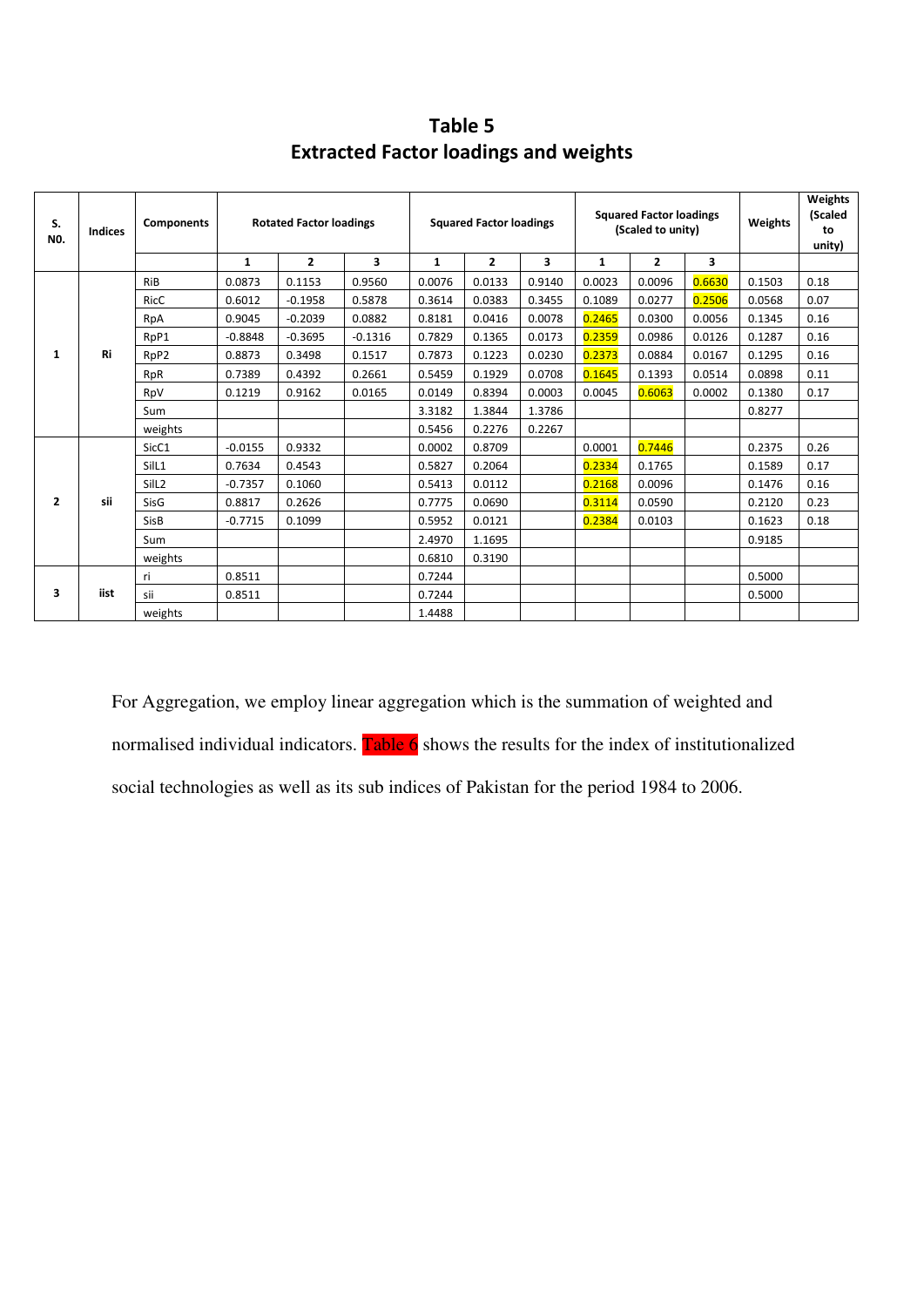**Table 6 The Index of Institutionalized Social Technology and its sub indices** 

| Obs. | <b>IIST</b> | <b>IIST</b> |            |  |  |  |
|------|-------------|-------------|------------|--|--|--|
|      |             | <b>RI</b>   | <b>SII</b> |  |  |  |
| 1984 | 0.2741      | 0.1820      | 0.3662     |  |  |  |
| 1985 | 0.5128      | 0.4687      | 0.5569     |  |  |  |
| 1986 | 0.5330      | 0.4980      | 0.5679     |  |  |  |
| 1987 | 0.5081      | 0.5007      | 0.5154     |  |  |  |
| 1988 | 0.6487      | 0.7190      | 0.5785     |  |  |  |
| 1989 | 0.6112      | 0.7190      | 0.5034     |  |  |  |
| 1990 | 0.4609      | 0.6065      | 0.3152     |  |  |  |
| 1991 | 0.4524      | 0.5215      | 0.3833     |  |  |  |
| 1992 | 0.4906      | 0.5215      | 0.4597     |  |  |  |
| 1993 | 0.4969      | 0.5490      | 0.4448     |  |  |  |
| 1994 | 0.5920      | 0.5970      | 0.5870     |  |  |  |
| 1995 | 0.5951      | 0.6130      | 0.5772     |  |  |  |
| 1996 | 0.6678      | 0.5935      | 0.7421     |  |  |  |
| 1997 | 0.7395      | 0.6496      | 0.8294     |  |  |  |
| 1998 | 0.6476      | 0.5885      | 0.7067     |  |  |  |
| 1999 | 0.4658      | 0.4972      | 0.4345     |  |  |  |
| 2000 | 0.3989      | 0.4192      | 0.3786     |  |  |  |
| 2001 | 0.4535      | 0.4163      | 0.4908     |  |  |  |
| 2002 | 0.4601      | 0.3975      | 0.5226     |  |  |  |
| 2003 | 0.4273      | 0.3962      | 0.4585     |  |  |  |
| 2004 | 0.4204      | 0.3962      | 0.4447     |  |  |  |
| 2005 | 0.4420      | 0.3962      | 0.4879     |  |  |  |
| 2006 | 0.4822      | 0.3962      | 0.5683     |  |  |  |

# **4. Empirical Analysis**

The aim of the empirical section of the paper is to investigate links between nations' institutional quality and economic growth, using OLS as well as GMM instrumental variable estimation method in order to control for endogeneity. This subsection describes data, the regression specifications and methodology.

#### **4.1 Data Description**

The dependent variable is the Real GDP per capita in real term. There are two sets of independent variables. First is the institutional variables and send is control variables. We take index of institutionalized social technology, as well as its sub indices of Risk reducing technologies and Anti-rent seeking technologies for measurement of institutional quality.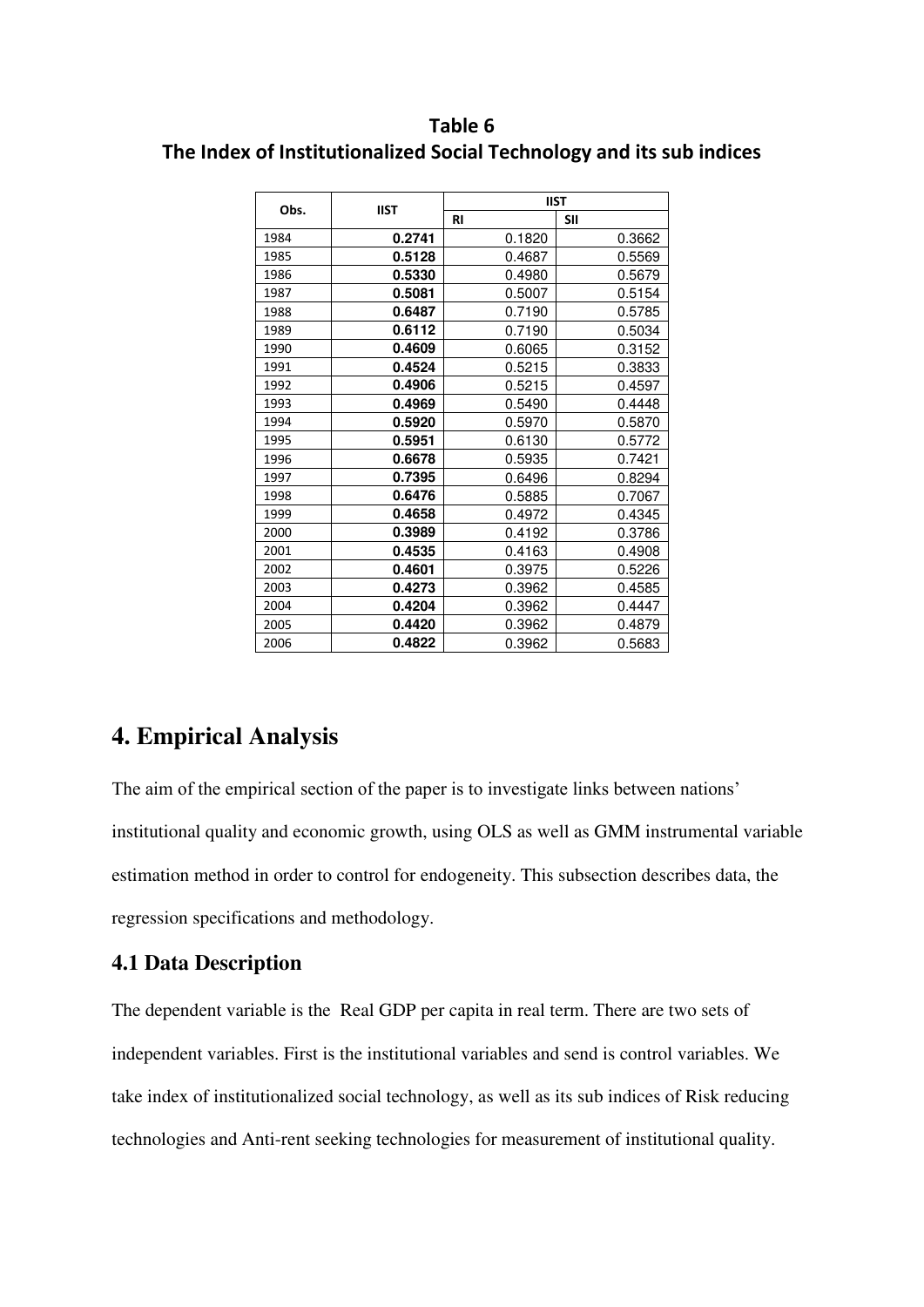Dependent and control variable such as total trade are taken from **Heston and Summers** (2009) whereas other control variables such as Gross domestic savings and Inflation, are taken from World Development Indicators. Table 7 gives detailed information about the variables and their data source.

| Table 7                                                   |
|-----------------------------------------------------------|
| <b>Estimation Variables' Data Sources and Description</b> |

|                | Variable<br>Name | <b>Description</b>                                         |                     | <b>Source</b>             |
|----------------|------------------|------------------------------------------------------------|---------------------|---------------------------|
|                |                  |                                                            | initial             | <b>Heston and Summers</b> |
|                | <b>RGDPPC</b>    | Real GDP per capita at constant price (Laspeyres)          | Factor              | (2009)                    |
|                |                  |                                                            |                     | World Development         |
| $\overline{2}$ | SAVGD            | Gross domestic savings (% of GDP)                          | Savings             | Indicators, World Bank    |
|                |                  |                                                            | Macro-              |                           |
|                |                  |                                                            | economic            | World Development         |
| 3              | <b>INFCPI</b>    | Inflation, consumer prices (annual %)                      | Stability           | Indicators, World Bank    |
|                |                  | Total trade (Exports plus Imports) as a percentage of GDP. |                     |                           |
|                |                  | (export, import and GDP figures are expressed in real      |                     | <b>Heston and Summers</b> |
| 4              | <b>OPEN</b>      | values)                                                    | <b>Openness</b>     | (2009)                    |
|                |                  |                                                            |                     | Authors' own              |
| 5              | <b>IIST</b>      | Index Institutionalized Social Technologies                | <b>Institutions</b> | calculations              |
|                |                  |                                                            |                     | Authors' own              |
| 6              | Sii              | Aggregate Index of Risk reducing Technologies              | <b>Institutions</b> | calculations              |
|                |                  |                                                            |                     | Authors' own              |
|                | Ri               | Index of Anti-Rent seeking Technologies                    | <b>Institutions</b> | calculations              |

## **4.2 Regression Specification**

The role of institutions quality in economic performance, is explained by north in "contract" theory" and a "predatory theory" of the state. To assess these roles we used standard growth regression framework which mostly follow growth empirics literature, such as (Barro 1991;

Mankiw et al. 1992; and Leving and Renelt 1992).

$$
Y_t = \beta_0 + \beta_1 I_t + \beta_2 X_t + \epsilon_i
$$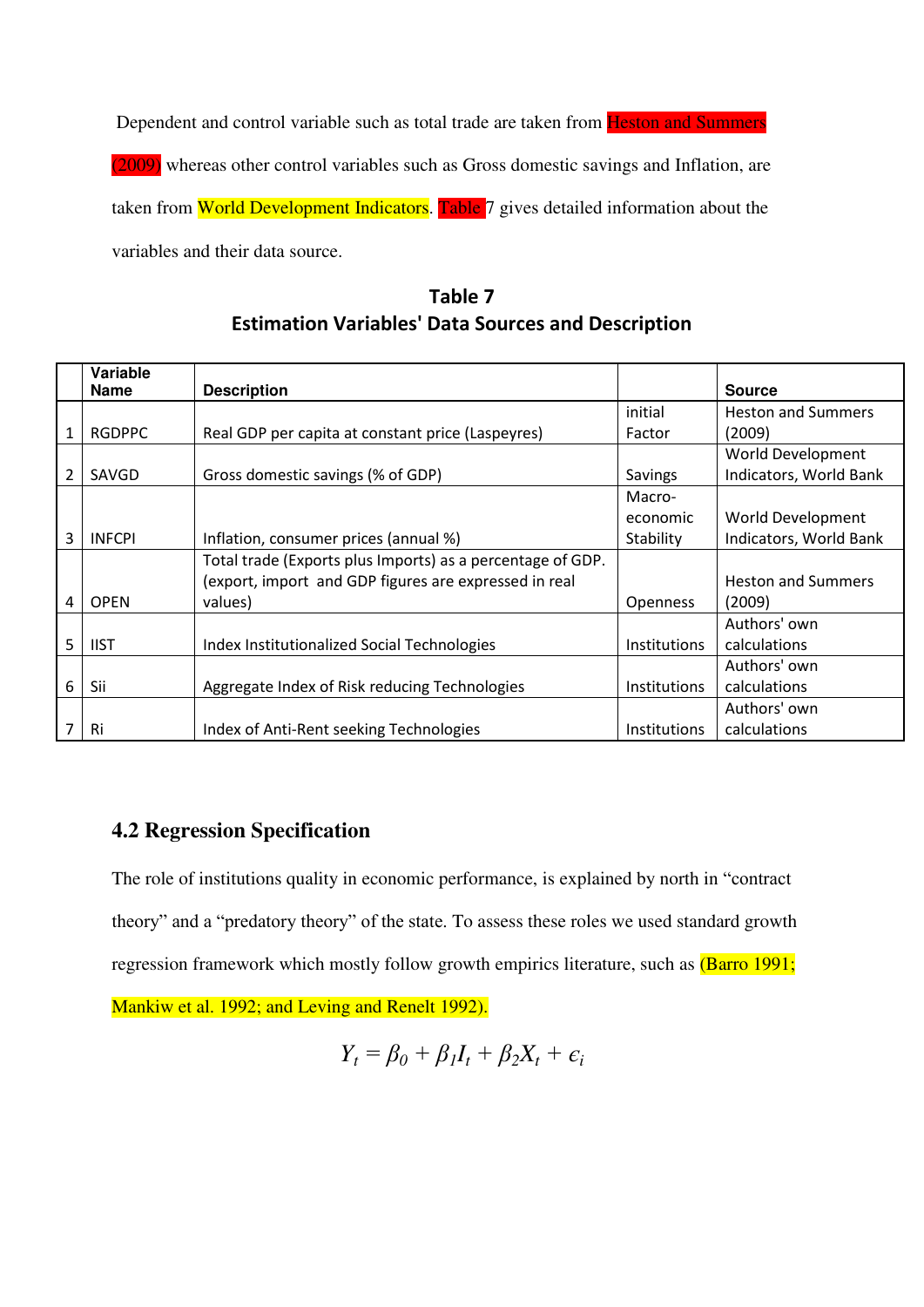where *t* is time period  $\epsilon_t$  is the error term. The economic growth  $y_t$  is measured by GDP per capita in real terms,  $I_t$  stands for institutional variables, whereas  $X_t$  is the vector of control variables for other determinants of growth.

Other determinants of growth denoted by  $X_t$  include variables to control for other factors that influence growth. In most empirical studies, the choices of additional control variables are ad hoc across studies. As one example, the data appendix in Levine and Renelt (1992) lists over 50 possibilities. In our study, we will be using variables pertaining to macroeconomic stability, savings and Openness. Macroeconomic stability factor in growth empirics is normally captured by consumer price inflation. It is expected that higher inflation tends to reduce growth due to a high level of price instability hence could have a negative expected sign. As Kormendi and Meguire (1985) and Grier and Tullock (1989) find that inflation are negatively related to growth. Saving represented by gross domestic saving as % of GDP, is considered a crucial variable of growth equation. With positive expected sign, higher saving leads to higher investment which in turn leads to higher economic growth. The presumption is that higher saving precedes economic growth. In a typical model of economic growth such as the Solow (1956) model, a clear connection is made between saving and economic growth. Romer (1987,1989) suggests that saving has too large an influence on growth and take this to be evidence for positive externalities from capital accumulation. On the empirical fount, (Modigliani 1970, 1990; Maddison 1992; and Carroll and Weil 1994) prove robust positive correlation between saving and growth. Another important variable included in our model is trade liberalization. Removal of trade restrictions helps to stabilize the development process by improving efficiency and return economies from distorted factor prices to production frontiers. Moreover, trade openness will improve domestic technology, production process will be more efficient, and hence productivity will rise (*Jin, 2000*). Trade liberalization and growth relations may occur through investment, and trade openness may provide greater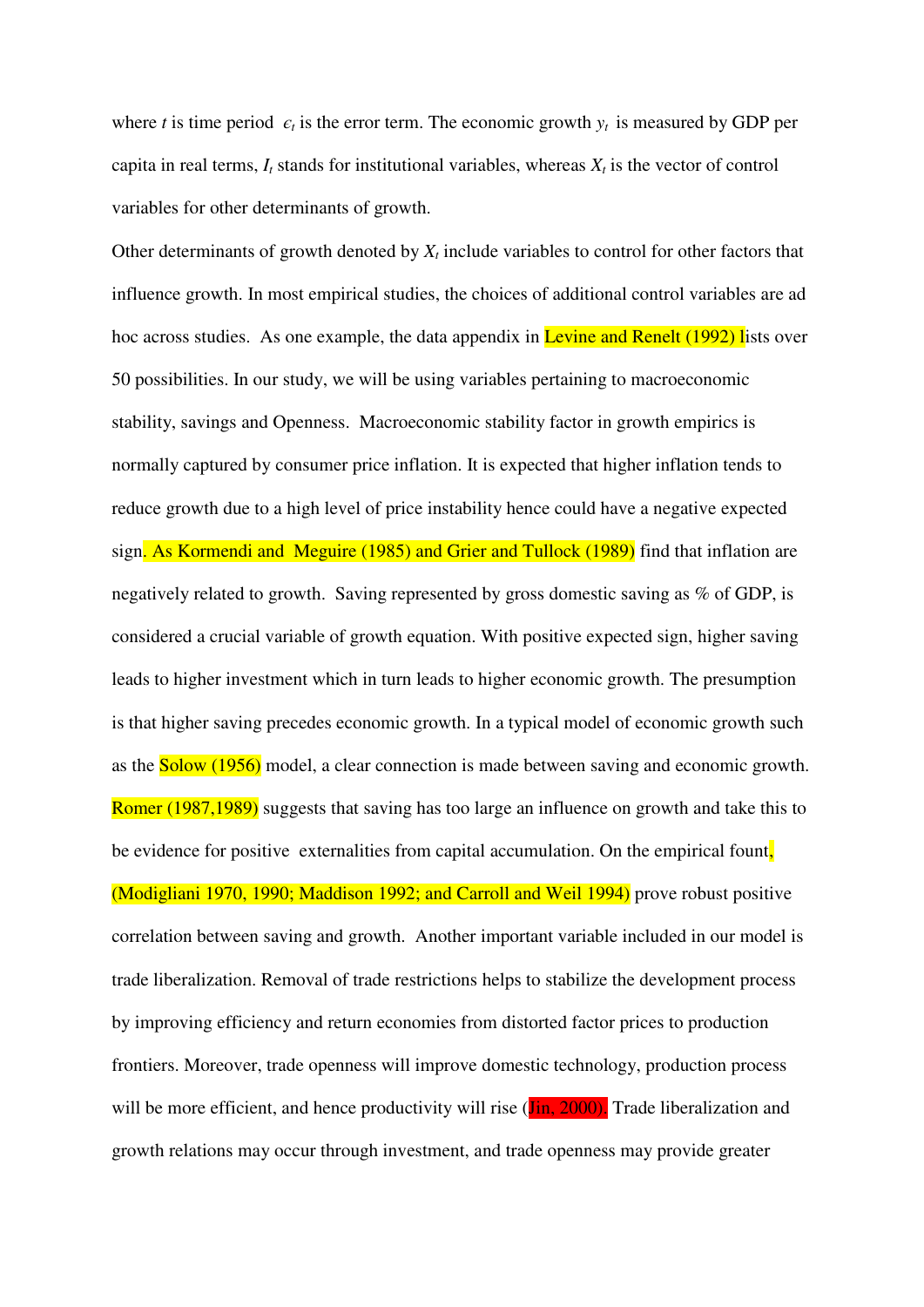access to investment goods (Levine and Renelt, 1992). Countries that liberalize their external sector and reduce impediments to international trade can experience relatively higher economic growth. It is generally agreed that an open trade regime is crucial for economic growth and development (Sukar and Ramakrishna, 2002). Desceibtive Statistics of variables used in empirical analysis are shown in Table 8.

|                     | <b>RGDPPC</b> | <b>IIST</b> | <b>RI</b> | SII     | <b>WSAVGD</b> | <b>WINFCPI</b> | <b>OPEN</b> |
|---------------------|---------------|-------------|-----------|---------|---------------|----------------|-------------|
| Mean                | 2619.487      | 0.5122      | 0.5062    | 0.5182  | 13.7610       | 7.4730         | 30.0948     |
| Median              | 2632.580      | 0.4906      | 0.5007    | 0.5034  | 14.6839       | 7.8443         | 29.5600     |
| Maximum             | 3388.570      | 0.7395      | 0.7190    | 0.8294  | 17.6117       | 12.3682        | 38.6100     |
| <b>Minimum</b>      | 2058.170      | 0.2741      | 0.1820    | 0.3152  | 5.9293        | 2.9141         | 26.3000     |
| Std. Dev.           | 335.2862      | 0.1050      | 0.1243    | 0.1224  | 3.5298        | 3.1318         | 3.1742      |
| Skewness            | 0.5038        | 0.2035      | $-0.3773$ | 0.7651  | $-0.8793$     | 0.0319         | 1.1306      |
| Kurtosis            | 3.0544        | 3.0077      | 3.3453    | 3.4498  | 2.6478        | 1.7241         | 3.8064      |
| Jarque-Bera         | 0.9759        | 0.1589      | 0.6599    | 2.4378  | 3.0824        | 1.5639         | 5.5235      |
| Probability         | 0.6139        | 0.9236      | 0.7189    | 0.2955  | 0.2141        | 0.4575         | 0.0632      |
| Sum                 | 60248.1900    | 11.7809     | 11.6422   | 11.9197 | 316.5022      | 171.8781       | 692.1800    |
| Sum Sq. Dev.        | 2473170       | 0.2426      | 0.3401    | 0.3296  | 274.1078      | 215.7741       | 221.6568    |
| <b>Observations</b> | 23.0000       | 23.0000     | 23.0000   | 23.0000 | 23.0000       | 23.0000        | 23.0000     |

**Table 8 Descriptive Statistics** 

### **4.3 Estimation Methodology**

We will be using OLS as well as GMM procedure in our analysis as there might be the problem of endogenity that could arise in independent variables specifically in institutional variables, as these variables have a strong positive correlation with growth. In literature, depending on the context, GMM has been applied to time series, cross-sectional, and panel data. Inevitably, GMM builds from earlier work, and its most obvious statistical antecedents are method of moments (Pearson, 1893, 1895) and instrumental variables estimation ( Reiersol 1941; Sargan 1958; Hansen 1982). The starting point of GMM estimation is a theoretical relation that the parameters should satisfy that is to choose the parameter estimates so that the theoretical relation is satisfied as "closely" as possible. The GMM is a robust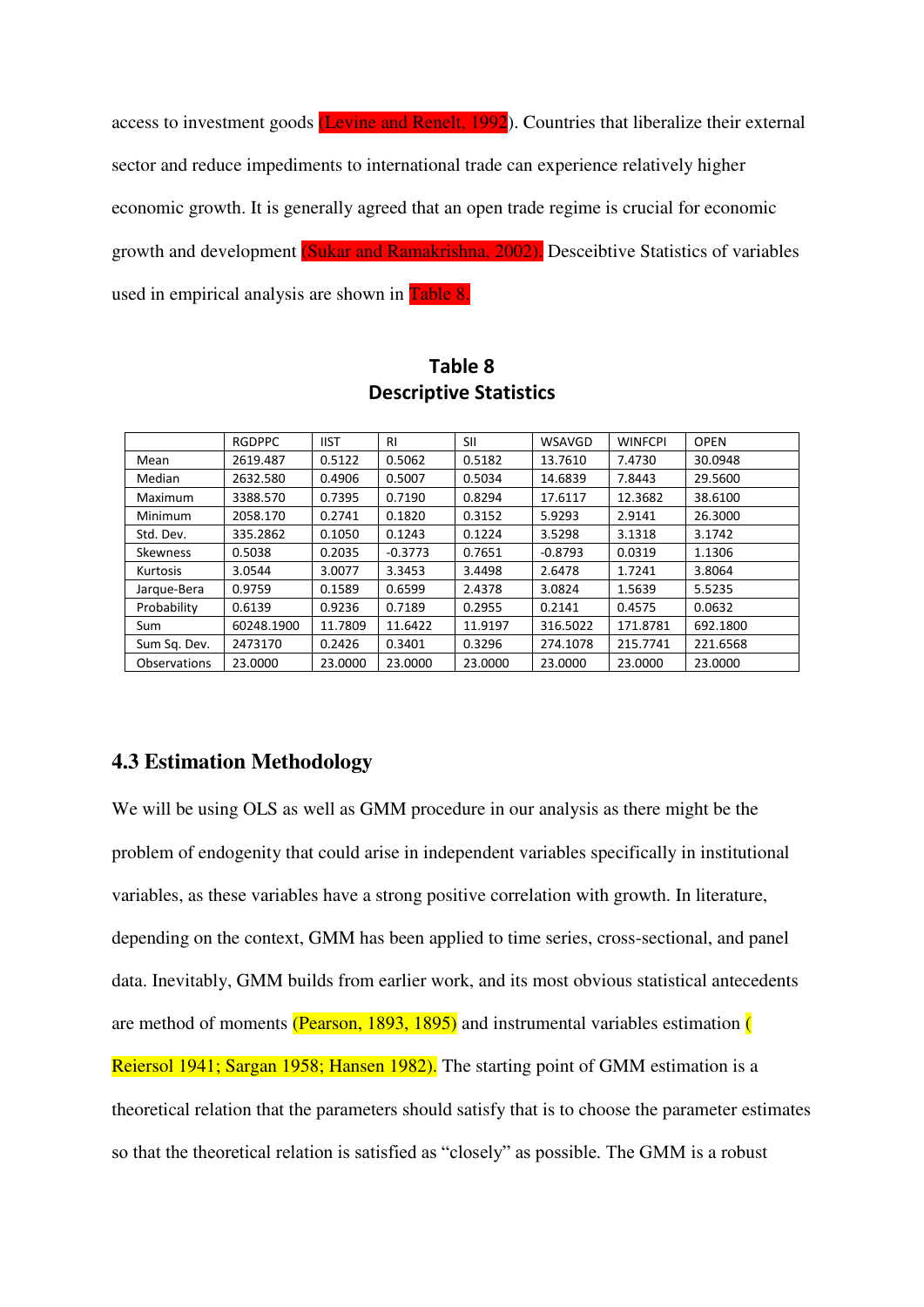estimator in that, unlike maximum likelihood estimation, it does not require information of the exact distribution of the disturbances. The theoretical relation that the parameters should satisfy are usually *orthogonality conditions* between some (possibly nonlinear) function of the parameters  $f(\theta)$  and a set of instrumental variables  $z_t$ :

$$
E(f(\theta)Z)=0
$$

Where  $\theta$  are the parameters to be estimated. The GMM estimator selects parameter estimates so that the sample correlations between the instruments and the function *ƒ* are as close to zero as possible, as defined by the criterion function:

$$
J(\theta) = (m(\theta))' \, Am(\theta)
$$

Where  $m(\theta) = f(\theta)$ 'Z and A is a weighting matrix. Any symmetric positive definite matrix *A* will yield a consistent estimate of *q* . However, it can be shown that a necessary (but not sufficient) condition to obtain an (asymptotically) efficient estimate is to set *A* equal to the inverse of the covariance matrix of the sample moments *m* .

To apply this methodology, the following equation is estimated by GMM:

$$
\Delta y_i = \beta_0 + \beta_1 I_i + \beta_2 X_i + \epsilon_i
$$

The instrumental variables for the equation are twice lags of dependent variable and first lag of all explanatory variables.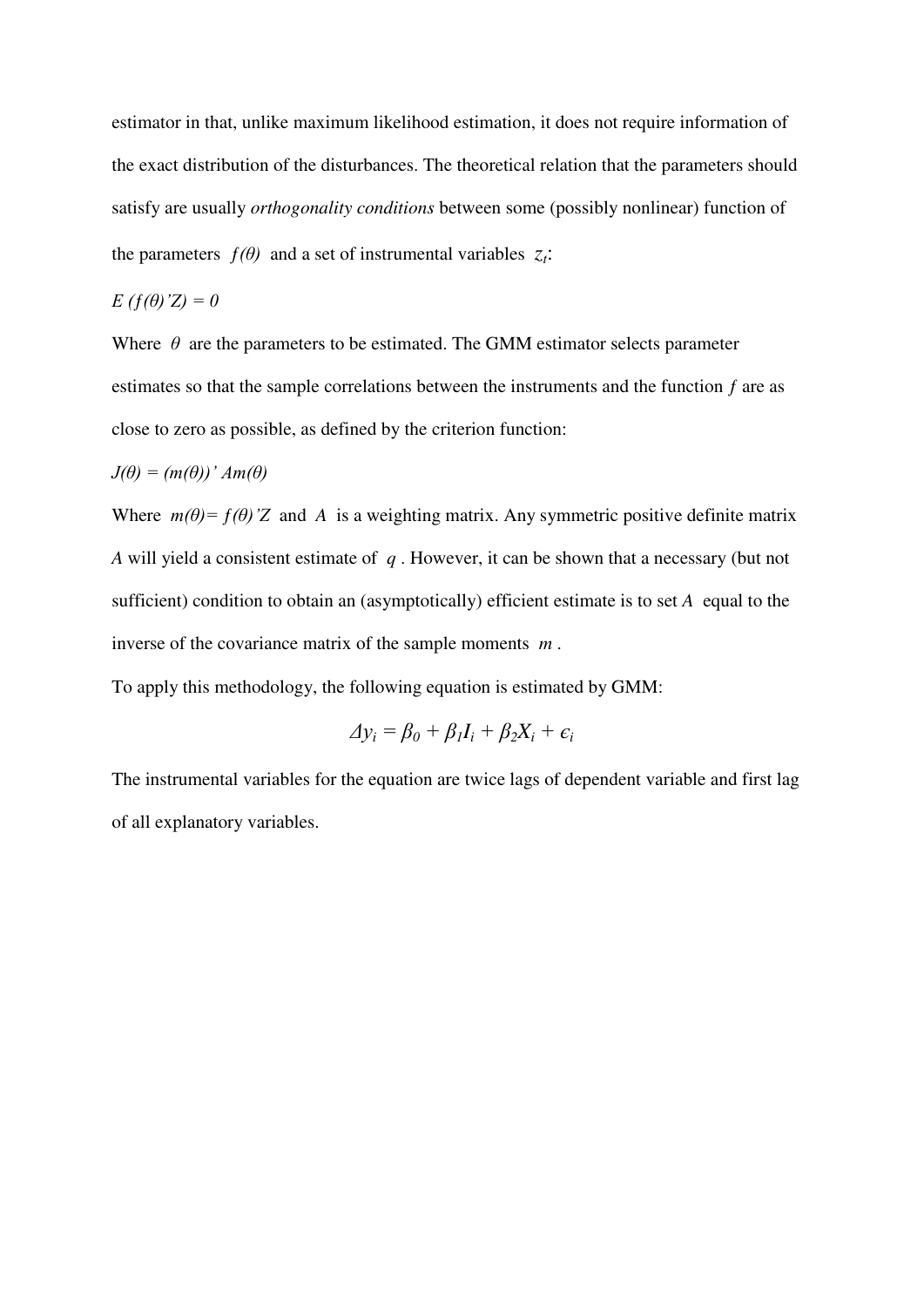#### **5. Results and Analysis**

| Period  | <b>RGDPPC</b> | <b>IIST</b> | RI    | <b>SII</b> | <b>SAVGD</b> | <b>INFCPI</b> | <b>OPEN</b> |
|---------|---------------|-------------|-------|------------|--------------|---------------|-------------|
| 1984-87 | 2163.990      | 0.457       | 0.412 | 0.502      | 8.005        | 4.972         | 26.793      |
| 1988-91 | 2418.430      | 0.543       | 0.642 | 0.445      | 12.387       | 9.381         | 29.273      |
| 1992-95 | 2574.730      | 0.544       | 0.570 | 0.517      | 16.092       | 11.049        | 30.325      |
| 1996-99 | 2680.893      | 0.630       | 0.582 | 0.678      | 14.581       | 8.030         | 28.135      |
| 2000-03 | 2788.538      | 0.435       | 0.407 | 0.463      | 16.442       | 3.430         | 31.013      |
| 2004-06 | 3247.290      | 0.448       | 0.396 | 0.500      | 15.492       | 8.143         | 36.677      |

## **Table 9 Average Periodic Trend**

Table 1 focuses on periodic trends in institutional quality and growth. Over all institutional indicators fairly remain stable. They witness stable increase in periods of 1984 to 1999. Especially 1996-99 periods witnessed sharp increase in institutional quality. But afterwards, institutional index saw a sharp decline but again saw some improvements in later periods. On the political front, democratic era of 1988 to1999 saw a considerably higher institutional quality index then era govern by military dictatorships. Era of Transition to civilian democracy in 1988 witnessed sharp increase of about 19% in institutional quality especially anti-rent seeking technologies increases by about 55%, while Era followed by military takeover after 1999 saw a sharp decline of about 31% in institutional quality. This trend can also be witnessed from Figure 1. Hence strong political institutions do produce a huge impact of other social institutions in the country and reforming and strengthening the political institutions become pivotal in economic and social development. On the other hand, growth in economy measured by real GDP per capita, witnessed a stable increase over the years. However, comparatively higher growth was witnessed in era of 1984- 91. In era of 90s, income level became fairly stable, and it sharply picked up later in 2000-06 period (Figure 2). Among other variables, savings remain fairly stable at about 15%. Inflation followed income, remained started a bit higher, remains lower throughout the middle are witnessed a surge in 2003 onwards as economic witnessed a shape growth. Trade openness also witnessed a stable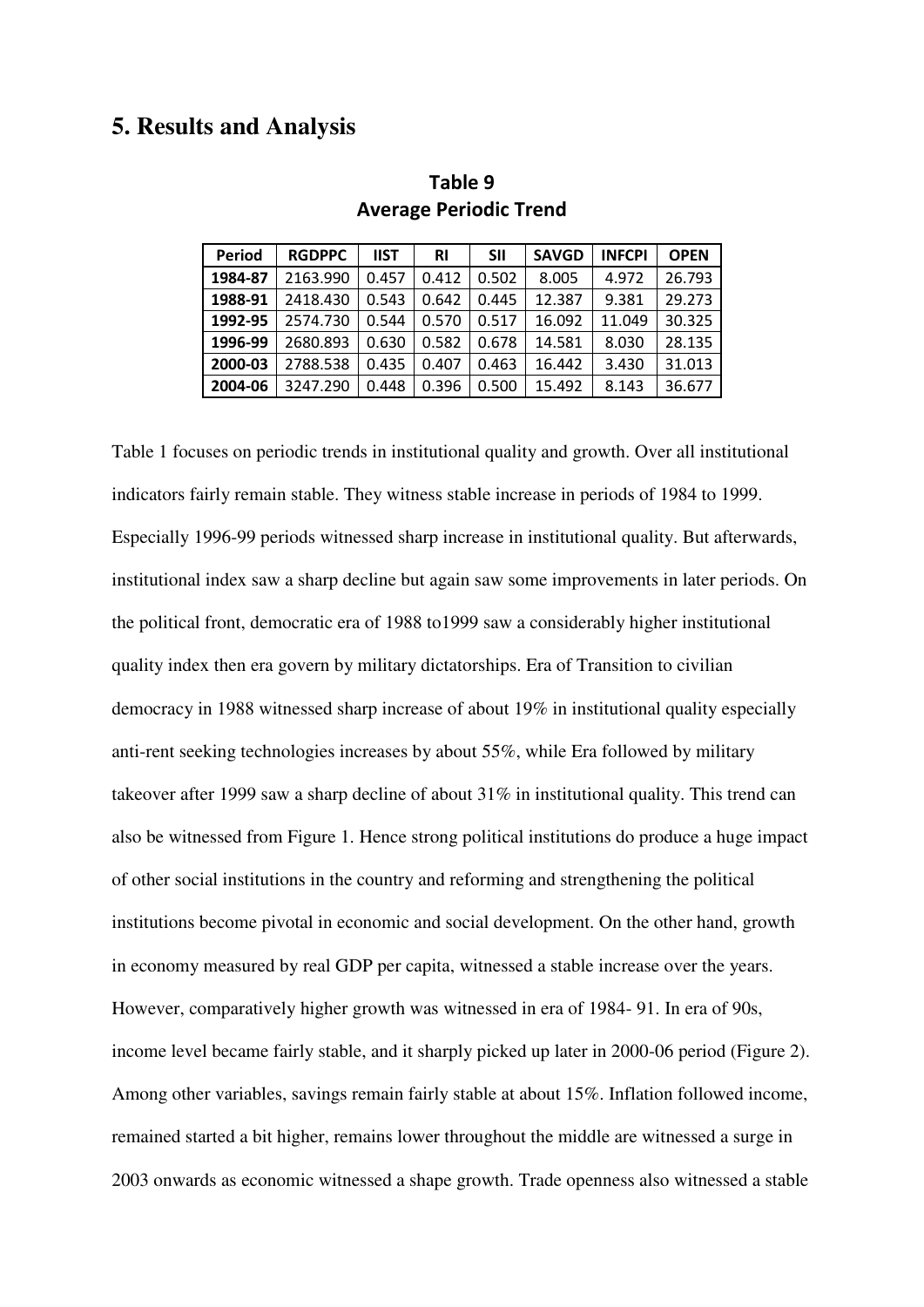increase and picked up momentum after 2002 as policies towards liberalization took their ground.







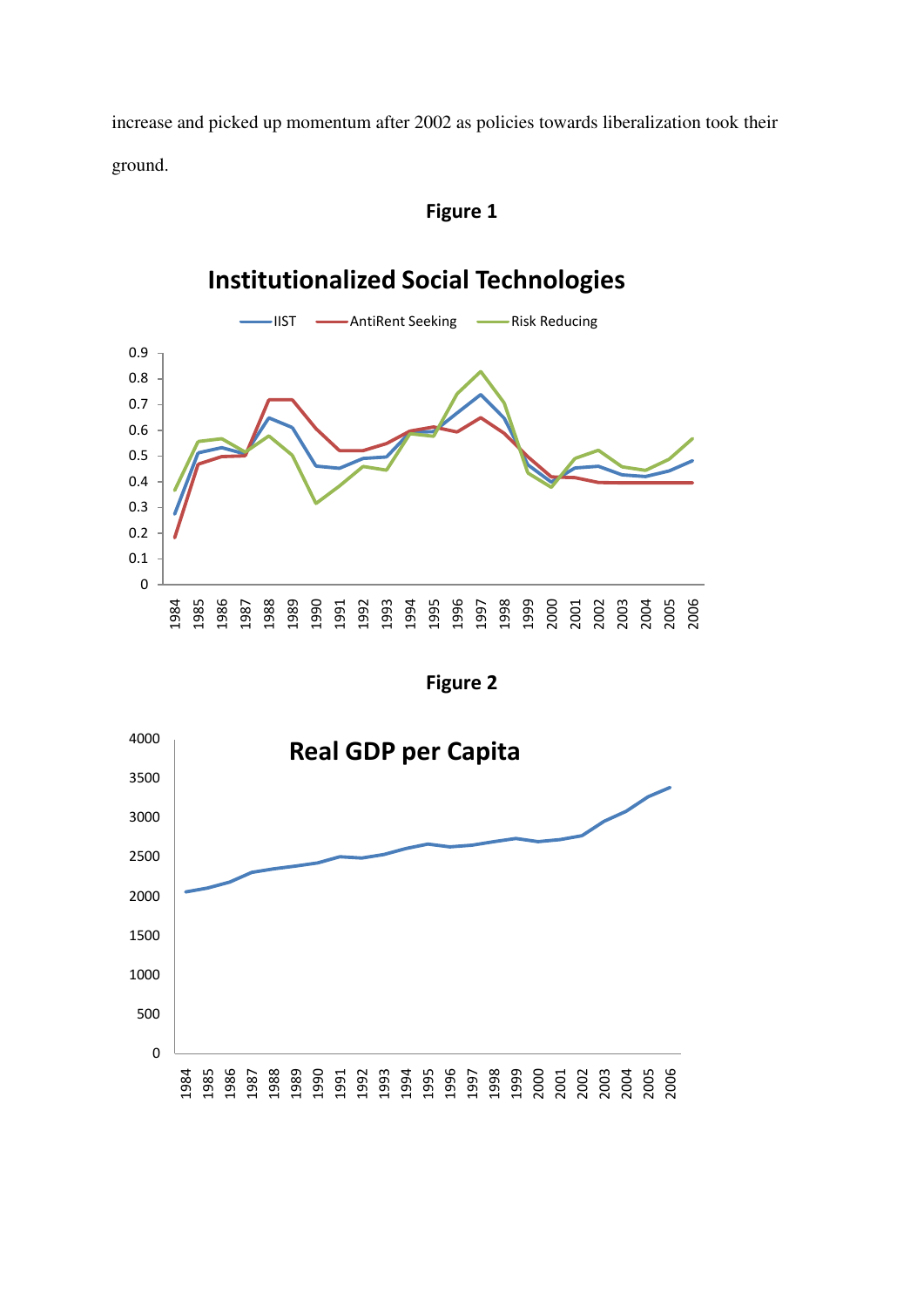There are quit a few studies that found inverse link between institution and GDP growth. In a simulation to investigate this link, we regress GDP growth with our index, we found negative significent sign for institutions backing the previous studies, then we employ regression using GDP per capita as a proxy of growth, In our estimation procedure, we employ both OLS and GMM methodology. The estimation results clearly indicate a robust positive impact of institutional variables on growth (Table 10)

## **Table 10 Regression Results**

| Dependent Variable: RGDPPC |                  |                  |                  |                   |                   |             |
|----------------------------|------------------|------------------|------------------|-------------------|-------------------|-------------|
| Variable                   | <b>OLS</b>       | <b>OLS</b>       | <b>OLS</b>       | <b>GMM</b>        | <b>GMM</b>        | <b>GMM</b>  |
|                            | Model 1          | Model 2          | Model 3          | Model 4           | Model 5           | Model 6     |
| C                          | -482.0337        | $-343.0652$      | $-116.5476$      | $-2400.519$       | $-1321.135$       | $-851.174$  |
|                            | $-1.129771$      | $-0.968838$      | $-0.249137$      | $(-3.004094)$ *** | $(-3.148513)$ *** | $-1.566939$ |
| <b>IIST</b>                | 806.8443         |                  |                  | 2853.558          |                   |             |
|                            | $(2.114754)$ **  |                  |                  | $(3.114908)$ ***  |                   |             |
| Sii                        |                  | 685.3715         |                  |                   | 1675.579          |             |
|                            |                  | $(2.536967)$ **  |                  |                   | $(5.246994)$ ***  |             |
| Ri                         |                  |                  | 296.3029         |                   |                   | 196.6219    |
|                            |                  |                  | 0.775096         |                   |                   | 0.47228     |
| SAVGD                      | 28.39167         | 29.95536         | 30.15453         | 37.27116          | 40.18182          | 17.07292    |
|                            | $(2.562602)$ **  | $(2.843858)$ **  | $(2.46218)$ **   | $(2.091764)^*$    | $(2.923394)***$   | 1.292803    |
| <b>INFCPI</b>              | $-28.68049$      | $-22.73401$      | $-21.85992$      | $-71.26568$       | $-42.7683$        | $-23.85208$ |
|                            | $(-2.31649)$ **  | (-2.143448)**    | $-1.509949$      | (-3.492693)***    | $(-3.107275)$ *** | $-1.287906$ |
| <b>OPEN</b>                | 83.46544         | 78.58621         | 77.57006         | 118.2423          | 93.81972          | 108.6565    |
|                            | $(6.279713)$ *** | $(6.591241)$ *** | $(5.119038)$ *** | $(5.919254)***$   | $(7.703166)***$   | 5.665894    |
| R-squared                  | 0.8307           | 0.844307         | 0.795464         | 0.667138          | 0.678589          | 0.661355    |
| Adjusted R-sq.             | 0.793078         | 0.809709         | 0.750011         | 0.588817          | 0.602963          | 0.581673    |
| S.E. of regression         | 152.5172         | 146.2597         | 167.6394         | 204.8789          | 201.3237          | 206.651     |
| DW stat                    | 1.462563         | 1.678548         | 1.100245         | 1.999214          | 1.834138          | 1.21778     |
| Sum squared resid          | 418707.1         | 385054.2         | 505853.3         | 713581            | 689031.1          | 725978.5    |
| J-statistic                |                  |                  |                  | 0.052536          | 0.02859           | 0.082943    |

# **Dependent Variable: RGDPPC**

First three models are tested on OLS. all variable have expected signs and are highly significant. Inflation measure having expected negative sign and significant suggests that unstable macro economic conditions have a negative effect on economic growth. Hence pursuing policies of inflation financed growth might not be fruitful in long run. Coefficient of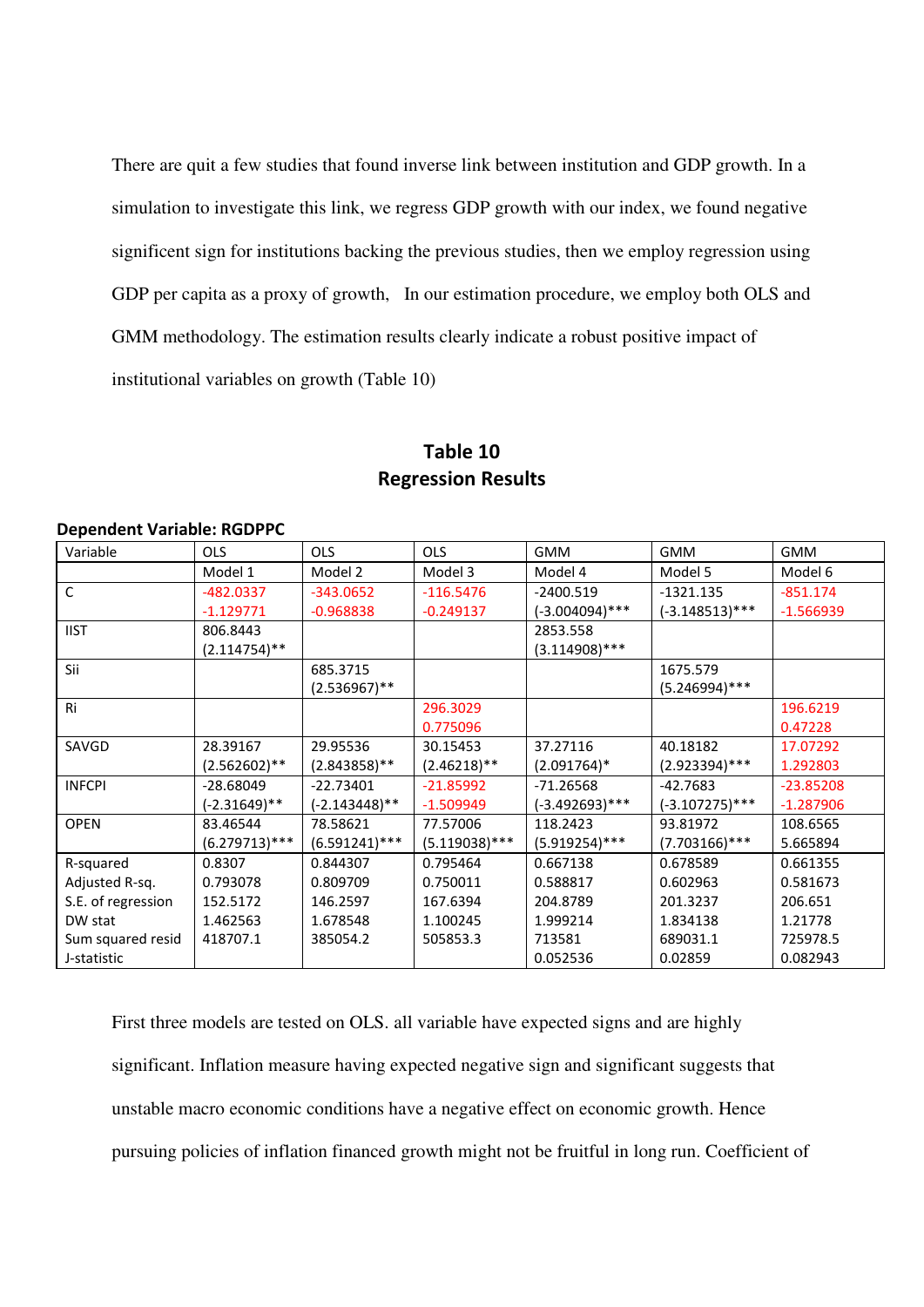savings also remains positive in all three models and significant clearly showing saving is instrumental to growth as it increases capital accumulation and investments. The coefficient of openness represented by trade to GDP having expected positive sign and highly significant in all three models, showing increased trade liberalization impact growth in a positive way. In model 1, Our main institutional variable is tested. its coefficients is significant and positive indicate institutional quality positively and significantly influence growth. We also produce result of two subindices of index of index of institutionalized social technologies, namely risk reducing technologies in model 2 and anti-rent seeking technologies in model 3. All except anti-rent seeking index remains positive and significant. This show antirent seeking technologies although important, does not produce impact on growth alone, but when combined into aggregate index.

With some of the variables, there is an obvious endogeneity problem: previous research has shown, that, e.g., if saving increase, it will increase investment and leads to growth, hence it might be endogenous. The same is true for other variables. Endogeneity might even be a problem for our index. To encounter this problem these models are regressed based on GMM methodology. For this, First and Second lags of dependent variable and first lag of all independent variables are used as instruments. In model 4 to 6, Confirming the OLS results, the overall index of institutions and risk reducing index seems to significantly influence growth. there significant level also increased. The signs of other variable also remain same however they became even more significant. Overall the result remains unchanged.

Summing up, the overall index of institutionalized social technologies, have a significant (positive) influence on growth. The similar result witnessed in one of its sub index namely risk reducing technologies. However anti-rent seeking technologies remained insignificant. These institutional indices are also comparable as they all have similar range between 0 and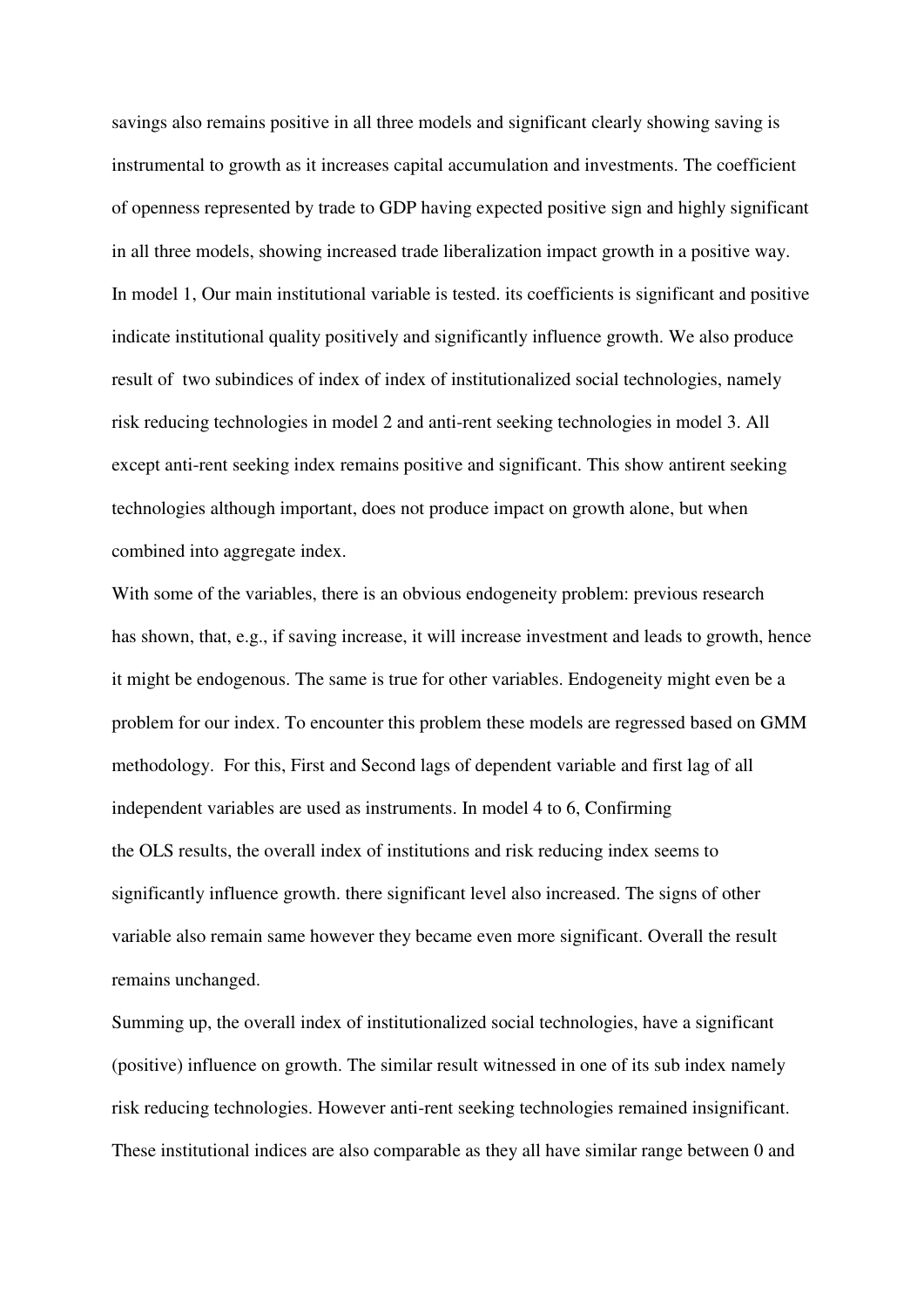1. The highest coefficient on our main index clearly depict that both sub indices alone cannot produce as much influence on growth as when they are combined.

## **6. Conclusion**

The results suggest a strong link between institutional quality and economic growth for Pakistan. All three measures of institutional quality significantly and positively affect growth. Moreover our analysis indicate that between the two forms of institutions measured as a subindices of institutionalized social technologies, Risk reducing technologies impact growth considerable more than the Anti-rent seeking technologies. The other control variables shows macroeconomic stability, savings and openness also have significant impact as predicted by theory. On policy front, developing county such as Pakistan or any other country for that matter must make and strengthen their instructions in order to achieve sustainable development. In its absence, even best policies for development and attracting investment might fail as no incentive can balance the huge business risk that could arise if property rights are not secured and contract enforcement is week. Also menses of corruption and nepotism divert any policy incentives given to entrepreneurs towards rent seekers making economy stuck in structural rigidities making any policy ineffective.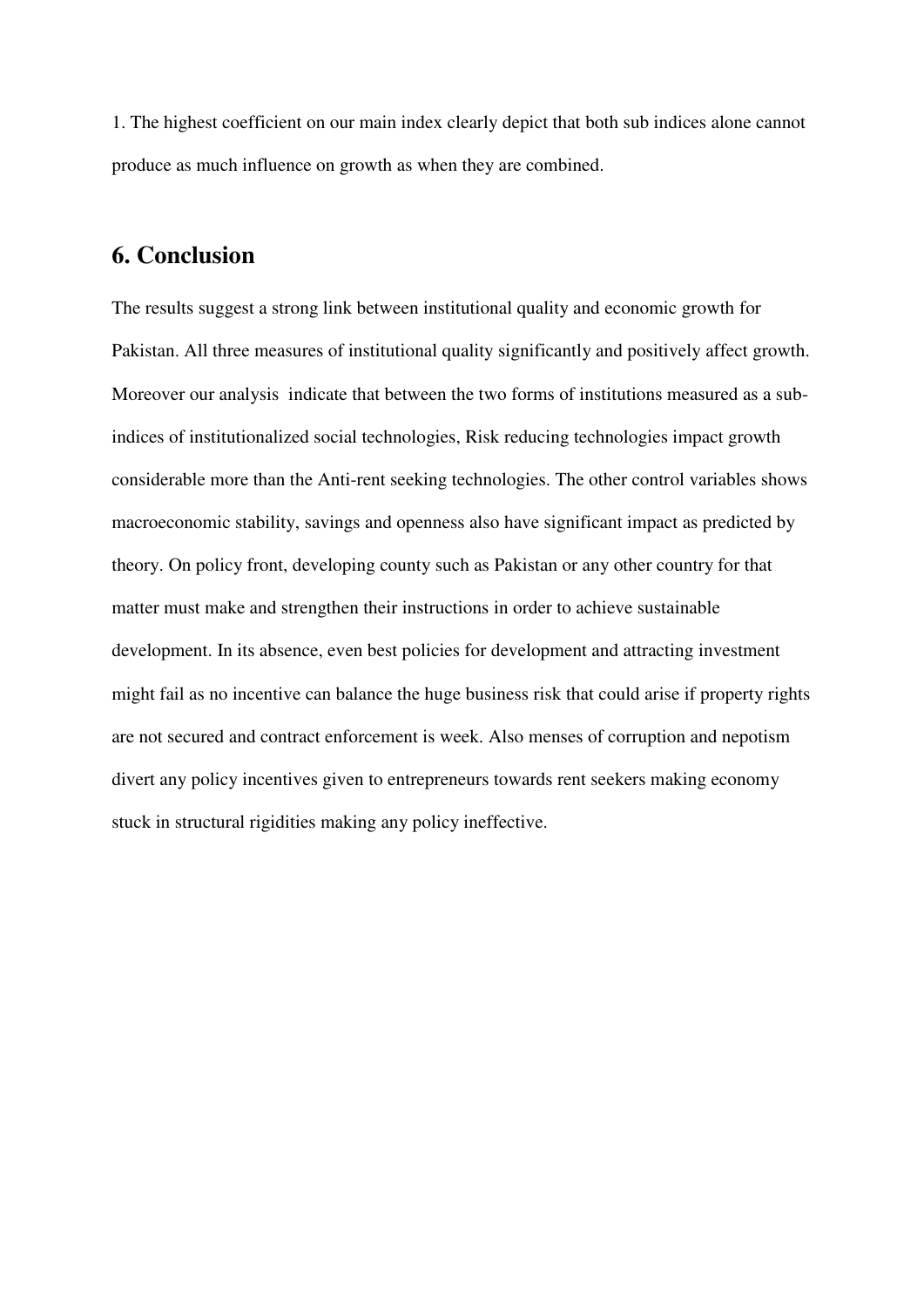## **References**

Acemoglu Daron and Thierry Verdier. 1998. "Property Rights, Corruption and the Allocation of Talent: A General Equilibrium Approach.", Economic Journal volume 108 (September): 1381-1403.

Acemoglu Daron, Johnson S. and Robinson J. A. 2001. "The Colonial Origins of Comparative Development: An Empirical Investigation." American Economic Review 91:1369-1401.

Acemoglu Daron, Johnson S. and Robinson J. A. 2002. "Reversal of Fortune: Geography and Institution in the Making of the Modern World Income Distribution." Quarterly Journal of Economics 117:1231-1294.

Acemoglu Daron, Johnson S. and Robinson J. A. 2005. "Institutions as the Fundamental Cause of Long-Run Growth" in (eds), "Handbook of Economic Growth." Ed. Aghion P., Durlauf S. Amsterdam: Elsevier 385-472.

Acemoglu, Daron. 1995. "Reward structures and the allocation of talent.", European Economic Review 39:17-33.

Acemoglu, Daron. and Johnson, S. 2005. "Unbundling Institutions." Journal of Political Economy 113: 949-95.

Ahmed.S. 2001. "Poverty Reduction and Governance in South Asia." *Mahbub ul Haq Human Development Review* 1:1.

Barro, R. J. 1991. "Economic growth in a cross section of countries." Quarterly Journal of Economics 106:407– 433.

Baumol, W. 1993. "Entrepreneurship, Management, and the Structure of Payoffs." Cambridge, MA.: MIT Press.

Baumol, W.J. 1990. "Entrepreneurship: Productive, Unproductive and Destructive", Journal of Political Economy **98**(5): 893–921.

Boserup E. 1996. "Development theory: an analytic framework and selected application." Population and Development Review 22: 505–515.

Carroll, Christopher D. and David N. Weil. 1994."Saving and Growth: A Reinterpretation." Carnegie-Rochester Conference Series on Public Policy 40:133–192.

Coase Ronald . 1937. "The Nature of the Firm." Economica 4(16): 386-405.

Coase Ronald . 1960. "The Problem of Social Cost." Journal of Law and Economics 3: 1-44.

Day R., Walter J. 1987. "Economic growth in the very long run: on the multiple-phase interaction of population, technology, and social infrastructure." In "Economic Complexity: Chaos, Sunspots, Bubbles, and Nonlinearity." ed: Barnett W., Geweke J., Shell K. Cambridge, MA.: Cambridge University Press,

De Long J.B., Shleifer A. 1993. "Prince and merchants: governments and city growth before the industrial revolution." Journal of law and Economics 36: 671-702.

DRI/McGraw-Hill. 1998.(Ch. 5) "An Agenda for Effective Governance". in "*Enterprise 2010: Realising Pakistan's Full Potential"*. l Lexington, MA:DRI/McGraw-Hil

Easterly, William. 2003. "The Political Economy of Growth Without Development: A Case Study of Pakistan" in "In Search of Prosperity: Analytical Narratives of Growth", ed. Dani Rodrik, Princeton University Press Fernandes Ana Margarida and Aart Kraay. 2007. "Property Rights Institutions, Contracting Institutions, and Growth in South Asia: Macro and Micro Evidence." In "South Asia: Growth and regional integration" ed **Ahmed Sadiq, Ghani Ejaz.** New Delhi: **MACMILLAN**

Frye T. and Shleifer A. 1997. "The Invisible Hand and the Grabbing Hand." American Economic Review Papers and Proceedings 87: 354--58.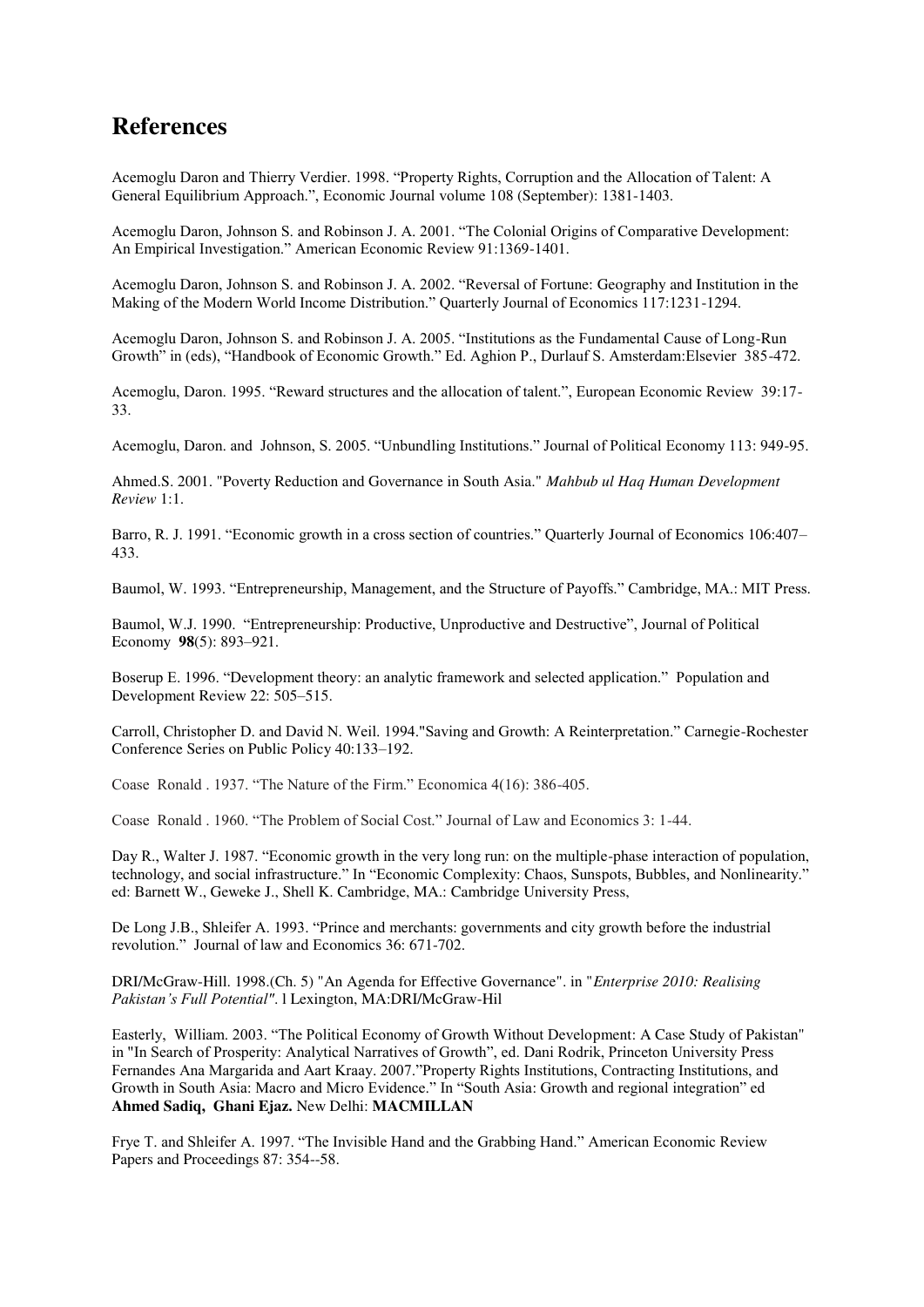Gelos, Gaston, and Shang-Jin Wei. 2002. "Transparency and International Investor Behavior." NBER Working Paper No. 9260:1–36, October.

Grier, Kevin and Gordon Tullock. 1989. "An Empirical Analysis of Cross-National Economic Growth, 1951-1980." Journal of Monetary Economics 24:259-276.

Grossman, Sanford and Oliver Hart. 1986. "The Costs and Benefits of Ownership: A Theory of Vertical and Lateral Ownership." Journal of Political Economy 94: 691-719.

Gwartney J. and Lawson Robert with Norton Seth. 2008. "Economic Freedom of the World: 2008 Annual Report". Economic Freedom Network. Fraser Institute http://www.freetheworld.org/.

Gwartney J. Holcombe R. and Lawson R. 1998. "The Scope of Government and the Wealth of Nations." Cato Journal 18:163--90.

Gwartney J. Holcombe R. and Lawson R. 1999. "Economic Freedom and the Environment for Economic Growth.<sup>9</sup> Journal of Institutional and Theoretical Economics 155:  $643-663$ .

Gwartney, James; Robert Lawson. 2001. "Economic Freedom of the World: Annual Report." Economic Freedom Network. Fraser Institute http://www.freetheworld.org/.

Hall P. and Taylor R. 1994. "Political Science and the Four New Institutionalisms." Working paper, Department of government, Harvard University.

Hall, R. E., & Jones, C. 1999. "Why do some countries produce so much more output per worker than others?" Quarterly Journal of Economics 114(1): 83–116.

Hansen, L.P., and Singleton, K.J. 1982. "Generalized Instrumental Variables Estimation of Nonlinear Rational Expectations Models." Econometrica 50:1269-1286.

Haq. Rashida and Zia. Uzma. 2009. "Does Governance Contribute to Pro-poor Growth? Evidence from Pakistan." PIDE Working Papers no. 2009:52, Islamabad:Institute of Development Economic.

Hart Oliver and John Moore. 1990. "Property Rights and the Nature of the Firm." Journal of Political Economy 98: 1119-1158.

Hart Oliver. 1995. "Firms, Contracts, and Financial Structure." Oxford: Oxford University Press,

Hassan, Mian Tayyab. 2002. "Governance and Poverty in Pakistan".MIMAP Technical Series, No.13, Pakistan Institute of Development Economics. Islamabad.

Heston Alan, Summers Robert and Aten Bettina. 2009. "Penn World Table Version 6.3." Center for International Comparisons of Production, Income and Prices at the University of Pennsylvania, (August).

Hussain, I. 1999. "*Pakistan: The Economy of an Elitist State*." Karachi: Oxford University Press.

Jalilian Hossein, Kirkpatrick Colin and Parker David. 2007. "The Impact of Regulation on Economic Growth in Developing Countries: A Cross-Country Analysis." World Development 35(1):87–103

Jin, Jang C. 2000. "Openness and Growth: An Interpretation of Empirical Evidence from East Asian Countries." The Journal of International Trade and Economic Development 9(1):5-17

Johnson S., Kaufmann D. and Zoido-Lobaton P. 1998. "Government in Transition: Regulatory Discretion and the Unofficial Economy." The American Economic Review 88: 387-392.

Johnson S., McMillan J. and Woodruff C. 1999. "Why do Firms Hide? Bribes and Unofficial Activity After Communism." Research Discussion Paper no. 2105. Centre for Economic Policy

Johnson S., McMillan J. and Woodruff C. 2000. "Entrepreneurs and the Ordering of Institutional Reform: Poland, Slovakia, Romania, Russia and the Ukraine Compared." Economics of Transition 8: 1-36.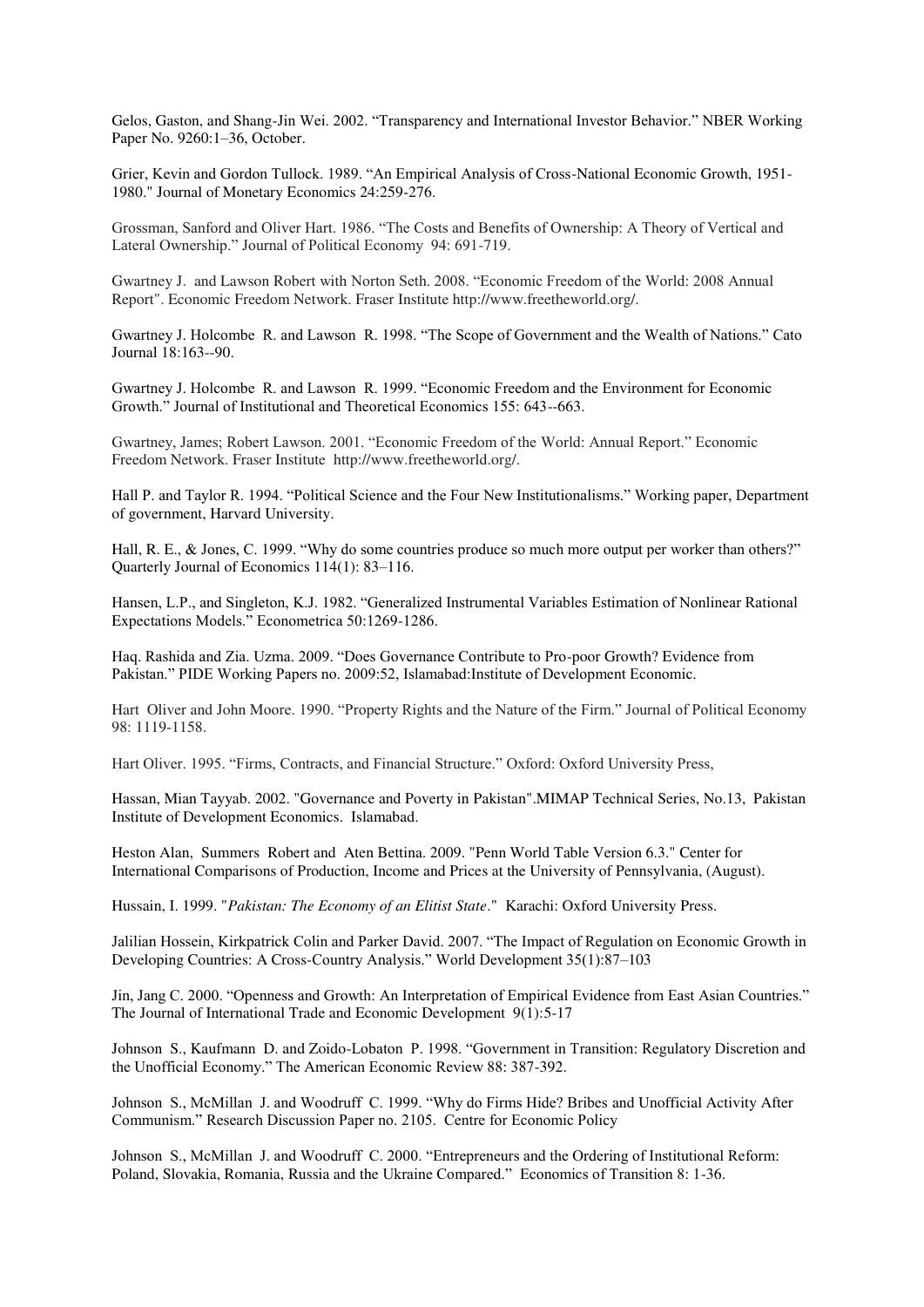Jones Eric L. 1981. "The European Miracle: Environments, Economies, and Geopolitics in the History of Europe and Asia." New York: Cambridge University Press,

Kauffman Daniel., Kraay Aart., & Mastruzzi Massimo. 2005. "Governance matters IV: Governance indicators" for 1996–2004." World Bank Policy Research, May.

Kirkpatrick C., Parker D. and Zhang Y. 2006. "Foreign direct investment in infrastructure: Does regulation make a difference?" Transnational Corporations 15(1), April

Kormendi, Roger and Meguire, Philip. 1985. "Macroeconomic Determinants of 3rowth: Cross-Country Evidence." Journal of Monetary Economics 16:141-163.

Levine, R., and Renelt, D. 1992. "A Sensitivity Analysis of Cross-Country Growth Regressions", American Economic Review 82:942-963.

Levine, Ross and Renelt, David. 1992. "A Sensitivity Analysis of Cross- Country Growth Regressions." American Economic Review 82(4):942-963, September.

Maddison, A.1992. "A long run perspective on saving." Scandinavian Journal of Economics 94:181–196.

Magee Stephen P., William A. Brock and Leslie Young. 1989. "Black Hole Tariffs and Endogenous Policy Theory," Cambridge: Cambridge Univ. Press.

Mahbub ul Haq Human Development Centre. 1999. "Human Development in South Asia: "The Crisis of Governance." Pakistan:Mahbub ul Haq Human Development Centre and the Oxford University Press.

Mankiw N. D., Romer P. and Weil D. 1992. "A contribution to the empirics of economic growth." Quarterly Journal of Economics 107:407–437.

Manly B. 1994. 
"Multivariate statistical methods." UK: Chapman & Hall.

Mehlum Halvor, Moene Karl and Torvik Ragnar. 2003. "Destructive Creativity." Nordic Journal of Political Economy 29:77-84.

Méon Pierre-Guillaume and Sekkat, K. 2004. "Does the Quality of Institutions Limit the MENA's Integration in the World Economy?" The World Economy 27:1475-1498.

Miller Terry, Holmes Kim R., with Kim Anthony B., Markheim Daniella, Roberts James M., and Walsh Caroline.,2009. "2009 Index of Economic Freedom" The heritage Foundation and Dow Jones & Company, Inc.

Modigliani, F. 1970. "The life cycle hypothesis of saving and inter country difference in the saving ratio." In: ―Induction, Trade and Growth: Essays in Honour of Sir Roy Harrod.‖ ed. Eltis, W.A.,Scott, M.F., Wolfe, J.N. London:Clarendon Press.

Modigliani, F. 1990. "Recent development in saving rates: A life cycle perspective." Frisch Lecture, Sixth World Congress of the Econometric Society, Barcelona, Spain.

Murphy Kevin, Andrei Shleifer and Robert W. Vishny. 1991. "The Allocation of Talent: The Implications For Growth." Quarterly Journal of Economics 106:503-530.

Nelson Richard R. 2007. "Institutions, "Social Technologies", and Economic Progress." Working Paper Series no. 2007-03. The Global Network for Economics of Learning, Innovation, and Competence Building System http:// www.globelics.org/.

Nelson Richard R. and Sampat Bhaven N. 2001. "Making Sense of Institutions as a Factor Shaping Economic Performance." Journal of Economic Behavior and Organization 44:31-54.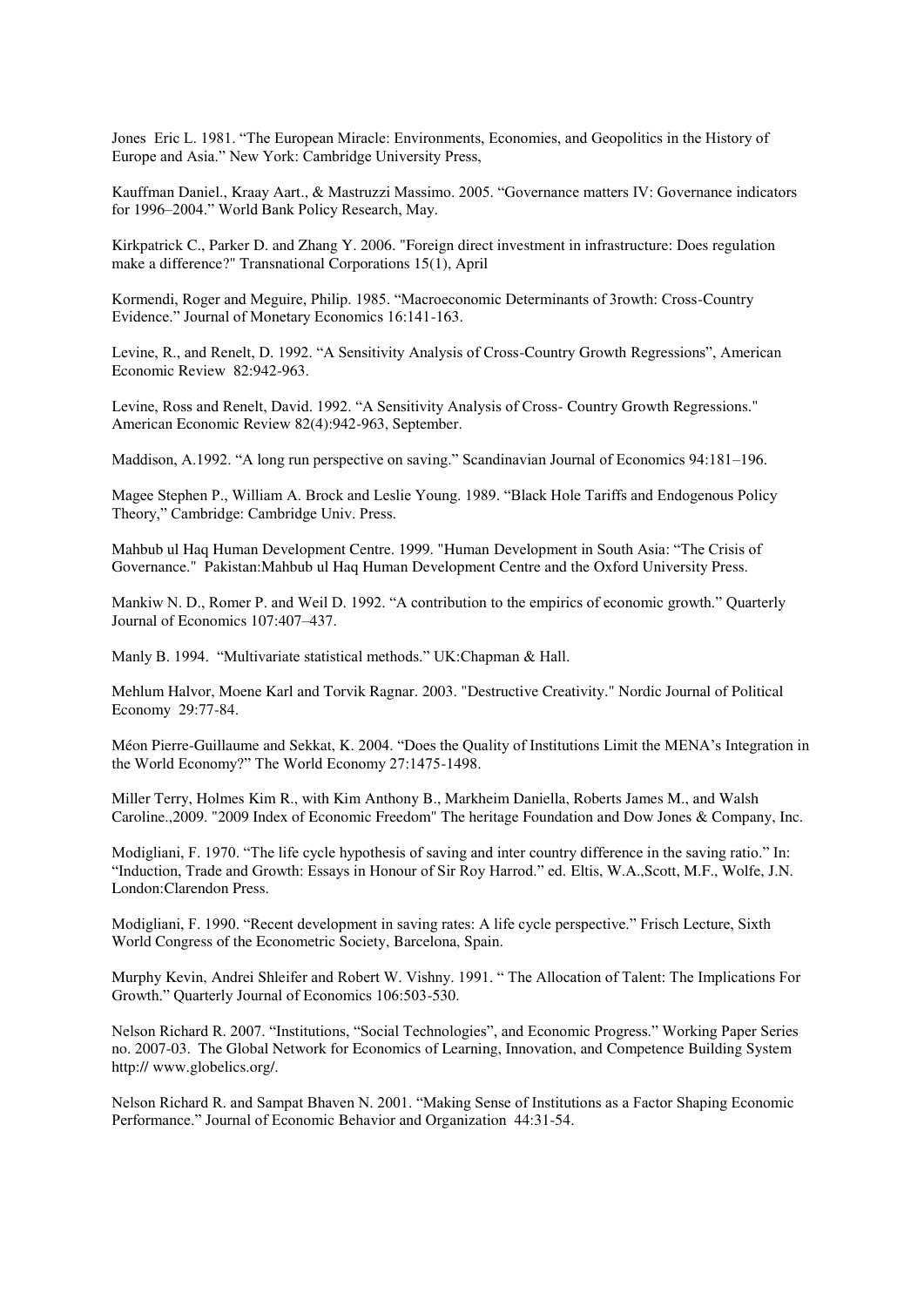Nicoletti G., Scarpetta S. and Boylaud O. 2000. "Summary indicators of product market regulation with an extension to employment protection legislation." OECD, Economics department working papers No. 226, ECO/WKP(99)18. http://www.oecd.org/eco/eco.

North D., Wallis J. 1994. "Integrating institutional change and technical change in economic history: a transaction cost approach.‖ Journal of Institutional and Theoretical Economics: 609–624.

North D. C. 1990. "Institutions, institutional change and economic performance." Cambridge, MA: Cambridge University Press, New York

North D. C. 1981. "Structure and Change in Economic history." New York : Norton.

North D. C., Thomas R. P. 1973. "The Rise of the Western World. A New Economic History." Cambridge, MA:Cambridge University Press.

Olson Mancur. 2000. "Power and Prosperity: Outgrowing Communist and Capitalist Dictatorships." Oxford: Oxford University Press.

Olson M., Sarna N., and Swamy A. V. 1998. "Governance and growth: A simple hypothesis explaining crosscountry differences in productivity." Mimeo: Centre for Institutional Reform and Informal Sector (IRIS), University of Maryland.

Olson Mancur. 1982. "The Rise and Decline of Nations." New Haven: Yale University Press.

Pakistan, Government of .1999. "*Strategy for Improving Governance."* Islamabad: Planning Commission.

Pearson, Karl. 1893. "Contributions to the mathematical theory of evolution." Proceedings of the Royal Society of London 54: 329–333.

Pearson, Karl. 1895. "Contributions to the mathematical theory of evolution, II: Skew variation in homogeneous material." Philosophical Transactions of the Royal Society of London ARRAY 186: 343–414

Pelikan Pavel. 2003." Bringing institutions into evolutionary economics: another view with links to changes in physical and social technologies.‖ Journal of Evolutionary Economics. 13(3): 237-258,

Powell W., DiMaggio P. 1991. "The iron cage revisited: institutional isomorphism and collective rationality in organizational fields." In "The New Institutionalism in Organizational Analysis." ed. Powell W., DiMaggio P. Chicago: University of Chicago Press:63–82.

Putnam R.D., Leonardi R., Nanetti R.Y. 1993. "Making Democracy Work: Civic Traditions in Modern Italy." Princeton: Princeton University Press.

Reiersol, O. 1941. "Confluence Analysis of Lag Moments and other Methods of Confluence Analysis." Econometrica 9:1-24

Reisen, Helmut and Marcelo Soto. 2001. "Which Types of Capital Inflows Foster Developing-Country Growth?" International Finance  $4(1)$ :1–14, Spring.

Rodrik D., Subramanian A., and Trebbi F. 2004. "Institutions rule: the primacy of institutions over geography and integration in economic development." Journal of Economic Growth  $9(2)$ :131–165.

Romer, Paul, M. 1987. "Crazy Explanation for the Productivity Slowdown." NBER Macroeconomics Annual, 163-210

Romer, Paul, M. 1989. "Human Capital and Growth: Theory and Evidence." NBER Working Paper No. 3173

Sargan, J.D. 1958. "The Estimation of Economic Relationship using Instrumental Variables." Econometrica 26:393-415

Schleifer A. and Vishney R.W. 1993. "Corruption." Quarterly Journal of Economics 108:599-617.